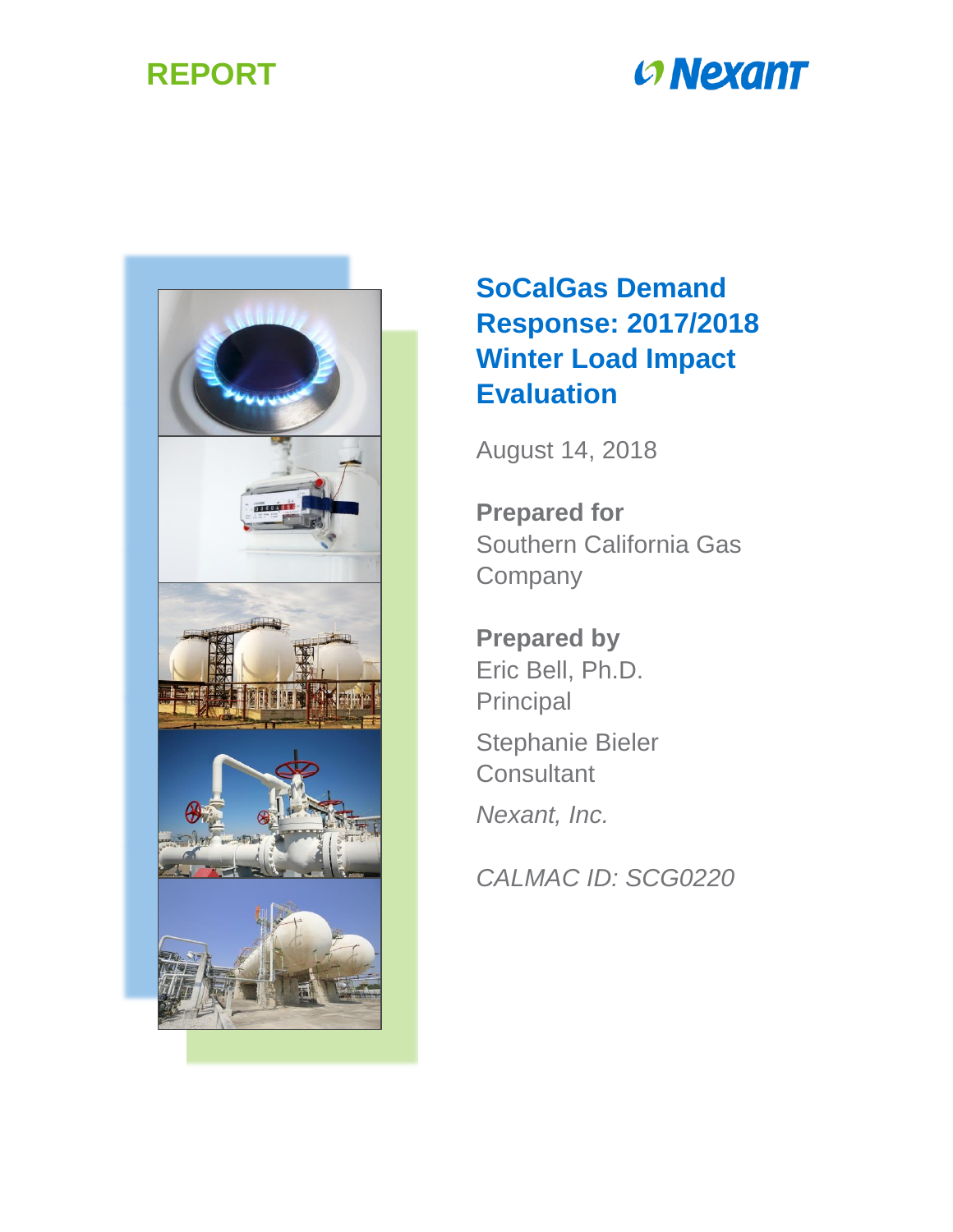## **Table of Contents**

| $\mathbf 1$ |     |  |
|-------------|-----|--|
| 2           |     |  |
|             |     |  |
|             |     |  |
|             |     |  |
|             |     |  |
| 4           |     |  |
|             |     |  |
|             |     |  |
|             |     |  |
|             |     |  |
| 5           |     |  |
|             |     |  |
|             |     |  |
|             | A.2 |  |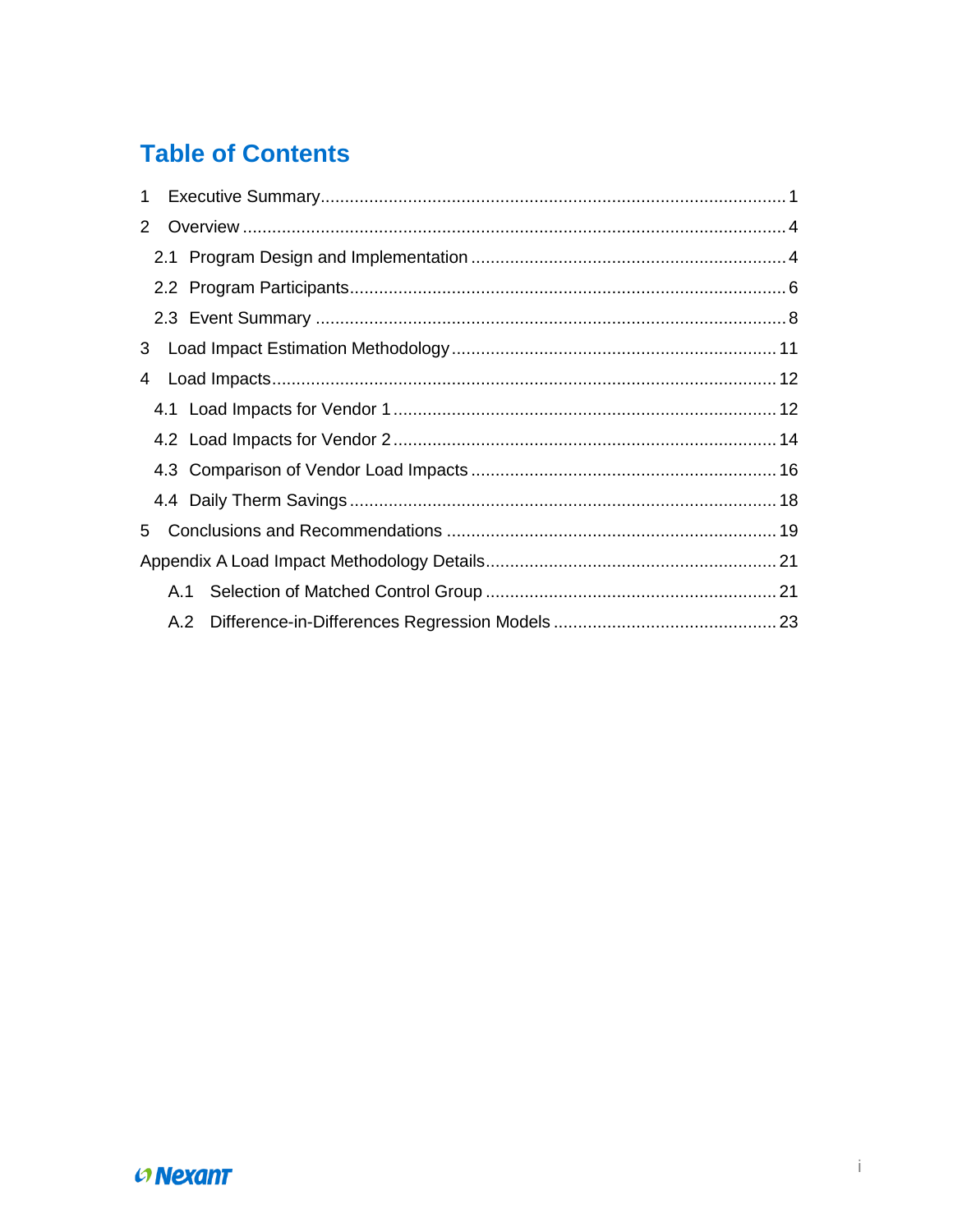## <span id="page-2-0"></span>**1 Executive Summary**

SoCalGas was directed by the California Public Utilities Commission (CPUC) to continue and expand the SoCalGas Thermostat Program in response to the potential need for demand reductions during the 2017-2018 winter and future winters. The Smart Thermostat Program for 2018 was an offering where two vendors (Vendor 1 and Vendor 2) recruited from their installed smart thermostat customer base, and offered incentives for customers to enroll. The program was event-based, meaning that it targeted relatively few hours on days of peak demand. Load reductions were attained on event days from temporary degree setbacks on thermostats, which led to a reduction in demand for heating. All activations took place either between the hours of 5 AM to 9 AM or 5 PM to 9 PM.

Gas load impacts (usage reductions) on event days were estimated by applying the best practices that have been developed for electric Demand Response (DR) program measurement and evaluation in California. As in the annual electric DR evaluations, the SoCalGas Smart Thermostat Program load impact estimates leverage the wide availability of interval data from advanced meters to estimate the usage reductions.

Table 1-1 provides a summary of the 2017-2018 winter SoCalGas Smart Thermostat Program hourly event impacts for each event and for the average morning and evening event by vendor. The average load reduction for a Vendor 1 morning event was 0.031 thm per participant leading to an aggregate reduction of 217.152 thm, or 16.0%. The average load reduction for a Vendor 1 evening event was 0.012 thm, leading to an aggregate reduction of 81.795 thm, or 10.7%. The average load reduction for a Vendor 2 morning event was 0.050 thm, leading to an aggregate reduction of 102.308 thm, or 25.0%. The average load reduction for a Vendor 2 evening event was 0.014 thm, leading to an aggregate reduction of 37.768 thm, or 15.6%. Vendor 2 event impacts were consistently larger than Vendor 1 event impacts, and both vendors saw morning event impacts that were larger than evening event impacts.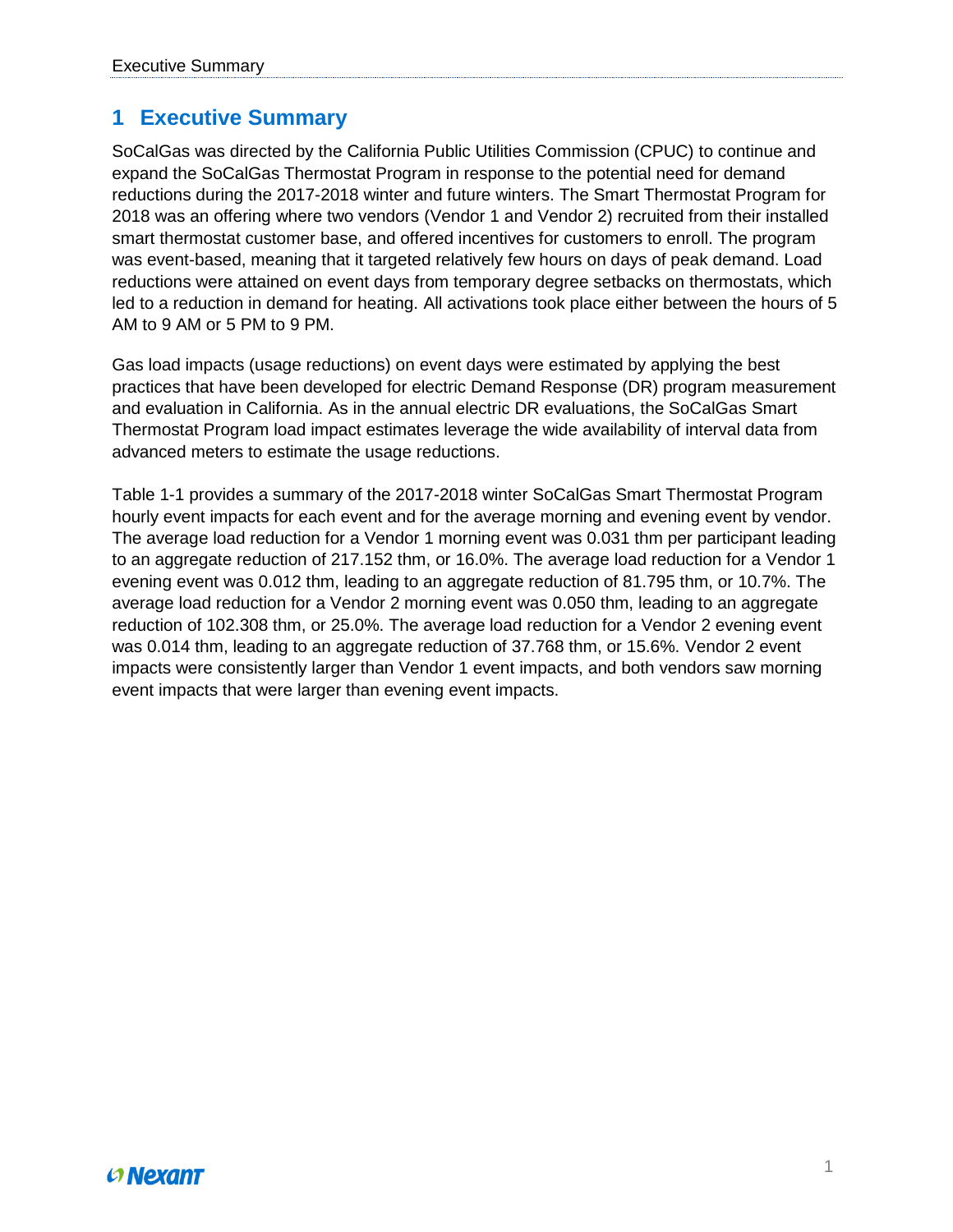|                   |                               | <b>Vendor 1</b>                          |                                          |                                            |                         | <b>Vendor 2</b>                         |                                          |                                            |                         | Avg.                          |
|-------------------|-------------------------------|------------------------------------------|------------------------------------------|--------------------------------------------|-------------------------|-----------------------------------------|------------------------------------------|--------------------------------------------|-------------------------|-------------------------------|
| <b>Date</b>       | <b>Event</b><br><b>Window</b> | <b>Number of</b><br><b>Participants</b>  | <b>Average</b><br><b>Impact</b><br>(thm) | <b>Aggregate</b><br><b>Impact</b><br>(thm) | <b>Impact</b><br>$(\%)$ | <b>Number of</b><br><b>Participants</b> | <b>Average</b><br><b>Impact</b><br>(thm) | <b>Aggregate</b><br><b>Impact</b><br>(thm) | <b>Impact</b><br>$(\%)$ | <b>Event</b><br>Temp.<br>(°F) |
| 20-Feb            | AM                            | 6,976                                    | 0.029                                    | 201.36                                     | 12.5%                   | 2,029                                   | 0.052                                    | 105.14                                     | 21.2%                   | 44.8                          |
| 20-Feb            | PM                            | $\blacksquare$                           | $\blacksquare$                           |                                            |                         | 2,029                                   | 0.031                                    | 63.70                                      | 22.0%                   | 51.8                          |
| 21-Feb            | AM                            | 6,976                                    | 0.032                                    | 224.78                                     | 15.5%                   | 2,029                                   | 0.052                                    | 104.96                                     | 23.7%                   | 50.2                          |
| 21-Feb            | PM                            | $\sim$                                   | $\omega$                                 | $\sim$                                     | $\blacksquare$          | 2,029                                   | 0.023                                    | 46.84                                      | 18.0%                   | 53.2                          |
| 22-Feb            | AM                            | 6,976                                    | 0.031                                    | 214.12                                     | 14.1%                   | 2,029                                   | 0.048                                    | 96.41                                      | 21.2%                   | 48.7                          |
| 22-Feb            | PM                            | $\overline{\phantom{a}}$                 | $\blacksquare$                           |                                            |                         | 2,029                                   | 0.016                                    | 32.47                                      | 13.3%                   | 53.5                          |
| 23-Feb            | AM                            | 6,976                                    | 0.030                                    | 211.73                                     | 15.3%                   | $\sim$                                  | $\blacksquare$                           | $\sim$                                     | $\blacksquare$          | 48.3                          |
| 26-Feb            | PM                            | 6,976                                    | 0.012                                    | 85.01                                      | 11.4%                   | 2,029                                   | 0.017                                    | 34.29                                      | 16.4%                   | 55.5                          |
| 27-Feb            | AM                            | 6,976                                    | 0.031                                    | 214.71                                     | 16.5%                   | 2,029                                   | 0.050                                    | 101.86                                     | 25.9%                   | 46.8                          |
| 28-Feb            | PM                            | 6,976                                    | 0.015                                    | 105.33                                     | 12.7%                   | 2,029                                   | 0.010                                    | 20.76                                      | 9.6%                    | 54.2                          |
| 1-Mar             | AM                            | 6,976                                    | 0.032                                    | 222.01                                     | 16.4%                   | 2,029                                   | 0.058                                    | 116.67                                     | 28.7%                   | 51.0                          |
| 1-Mar             | PM                            | 6,976                                    | 0.008                                    | 55.05                                      | 8.0%                    | 2,029                                   | 0.014                                    | 28.55                                      | 14.3%                   | 54.7                          |
| 2-Mar             | AM.                           | 6,976                                    | 0.033                                    | 231.36                                     | 21.6%                   | 2,029                                   | 0.044                                    | 88.81                                      | 29.1%                   | 52.3                          |
| <b>All Events</b> |                               |                                          |                                          |                                            |                         |                                         |                                          |                                            |                         |                               |
| Avg.              | <b>AM</b>                     | 6,976                                    | 0.031                                    | 217.15                                     | 16.0%                   | 2,029                                   | 0.050                                    | 102.31                                     | 25.0%                   | 48.9                          |
| Avg.              | PM                            | 6,976                                    | 0.012                                    | 81.80                                      | 10.7%                   | 2,029                                   | 0.019                                    | 37.77                                      | 15.6%                   | 53.8                          |
|                   |                               | <b>Common Events across both vendors</b> |                                          |                                            |                         |                                         |                                          |                                            |                         |                               |
| Avg.              | AM                            | 6,976                                    | 0.031                                    | 218.01                                     | 16.1%                   | 2,029                                   | 0.050                                    | 102.31                                     | 25.0%                   | 49.0                          |
| Avg.              | PM                            | 6,976                                    | 0.012                                    | 81.80                                      | 10.7%                   | 2,029                                   | 0.014                                    | 27.87                                      | 13.4%                   | 54.8                          |

**Table 1-1: Winter 2017-2018 Load Impact Estimates**

The SoCalGas Thermostat program is one of the first, if not the first, natural gas based demand response programs in the US. It has proven that smart thermostats can be used to reduce demand for natural gas during targeted periods of time in the morning and evening. However, the thermostat setback strategy was also shown to be important, and can significantly affect the size of the load reductions and the post-event "snap back", as shown by the different vendor performance. The snap back following the event when a customer's preferred temperature settings are restored can be quite significant, and generally erases any net daily therm savings.

From a technical perspective, it's clear the program met the objectives of reducing gas consumption during specific windows of time. However, due to gas usage snap backs in the hours following events, there were no statistically significant net daily therm savings that resulted from this program. Without statistically significant net daily therm savings there is an open question regarding whether the program created value from a reliability or economic perspective. While on the electric grid blackouts can be caused by an immediate supply/demand imbalance, gas supply shortages causing low gas system pressure and deliverability issues are typically a more protracted event due to the slow speed of how gas travels. It's unclear how much of a supply shortage may exist for only a few hours in Southern California. If there aren't supply shortages lasting only a few hours, it's possible that traditional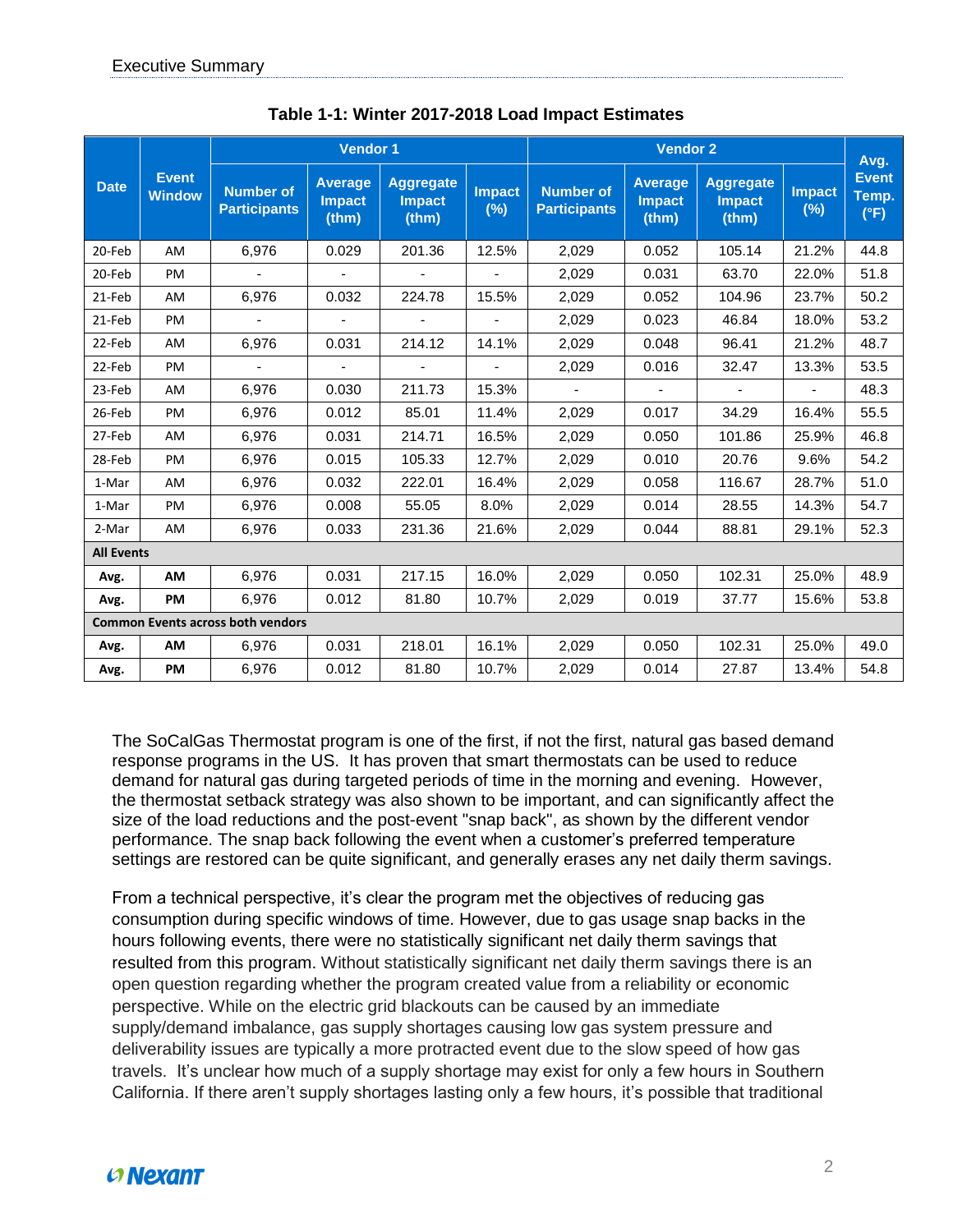energy efficiency and behavioral conservation based programs, most notably Seasonal Energy Update energy reports, may yield greater savings over longer periods of supply shortage. These interventions have the dual benefit of providing significant gas savings on both DR event days and non-DR days throughout the winter.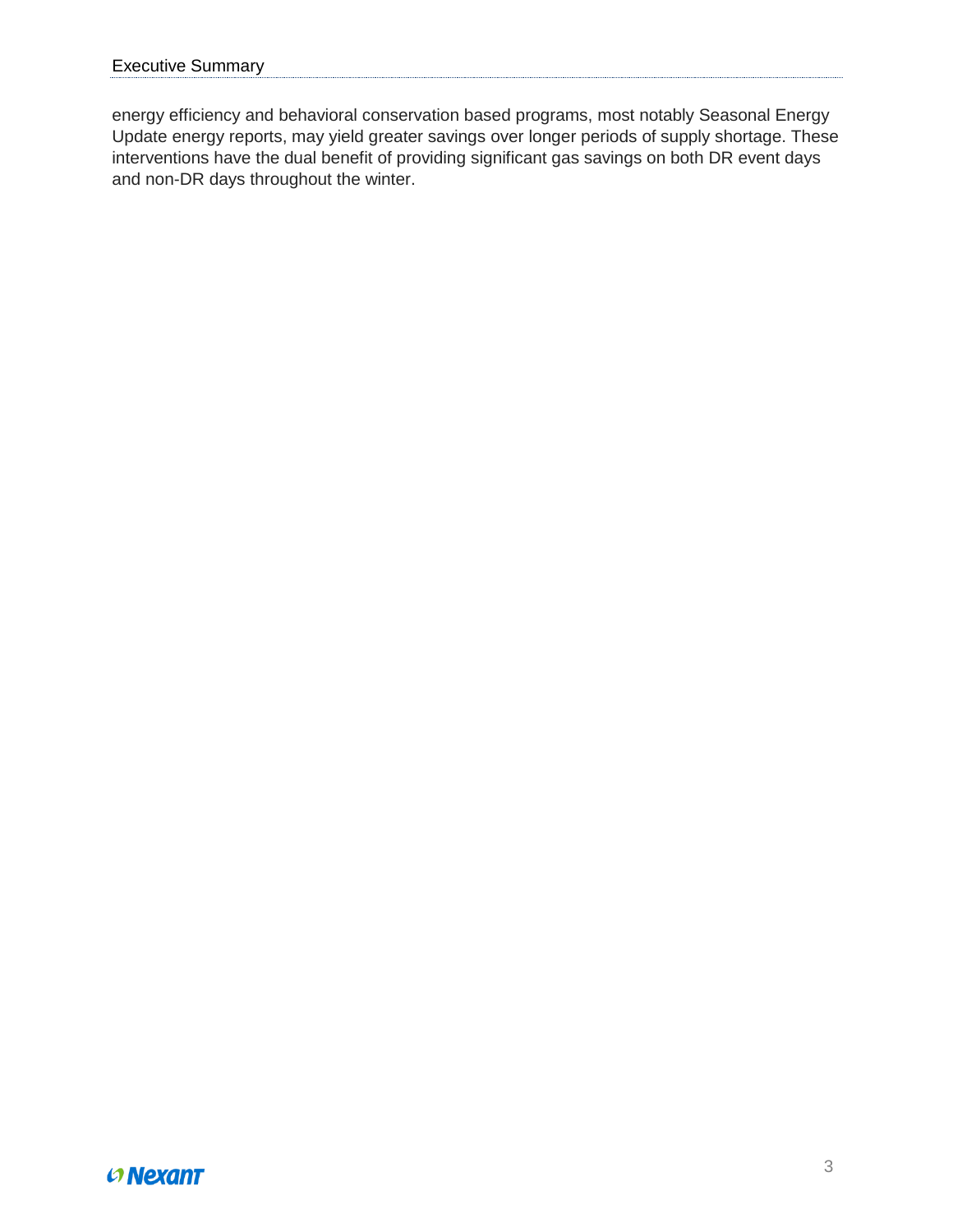## <span id="page-5-0"></span>**2 Overview**

SoCalGas was directed by the California Public Utilities Commission (CPUC) to continue and expand the SoCalGas Thermostat Program in response to the potential need for demand reductions during the 2017-2018 winter and future winters. The Smart Thermostat Program for 2018 was an offering where two vendors (Vendor 1 and Vendor 2) recruited from their installed smart thermostat customer base, and offered incentives for customers to enroll. The program was event-based, meaning that it targeted relatively few hours on days of peak demand. Load reductions were attained on event days from temporary degree setbacks on thermostats, which led to a reduction in demand for heating. Further details regarding the implementation of the pilot are contained in Section 2.1.

Gas load impacts on event days were estimated by applying the best practices that have been developed for electric Demand Response (DR) program measurement and evaluation in California. In 2008, the California Public Utilities Commission (CPUC) and joint electric Investor-Owned Utilities (IOUs) developed California's Load Impact Protocols, which required the electric utilities to conduct annual evaluations of all DR programs in the state. As in the annual electric DR evaluations, the SoCalGas Smart Thermostat Program load impact estimates leverage the wide availability of interval data from advanced meters to estimate usage reductions. The program evaluation methodology that uses a matched control group is similar to how most electric DR programs have been evaluated for several years, including Southern California Edison's (SCE's) $\odot$  Save Power Days (also known as Peak Time Rebate) Program,<sup>1</sup> which is also a smart thermostat program.

Throughout this report, Nexant will define event, program, and load as follows:

- Event refers to the four-hour period during which SoCalGas adjusted a customer's thermostat in order to reduce heating demand during that period (an "activation"). There can be multiple events in a single day.
- Program refers to the SoCalGas Smart Thermostat Program, which is a combination of the Vendor 1 Program and the Vendor 2 Program
- Load refers to customer gas usage, measured in therms (thm)

### <span id="page-5-1"></span>**2.1 Program Design and Implementation**

The SoCalGas Smart Thermostat program used the Bring Your Own Thermostat (BYOT) model to recruit existing customers with Vendor 1 and Vendor 2 thermostats into the program by offering up to \$75 of incentives. Customers who enrolled in the program received a \$50 enrollment incentive, as well as a \$25 participation incentive after the winter season for remaining in the program. To recruit customers into the program, SoCalGas promoted the program using social media and radio advertising, and the vendors reached out to customers who had already adopted smart thermostat technologies. SoCalGas additionally sent out bill inserts to customers and had an email campaign for the program. Before the start of the program, customers were told that if an event was called, customer thermostats could be

 $\overline{a}$ <sup>1</sup> Nexant. "2017 Load Impact Evaluation of Southern California Edison's Peak Time Rebate Program." April 1, 2018. CALMAC Study ID: SCE0420.

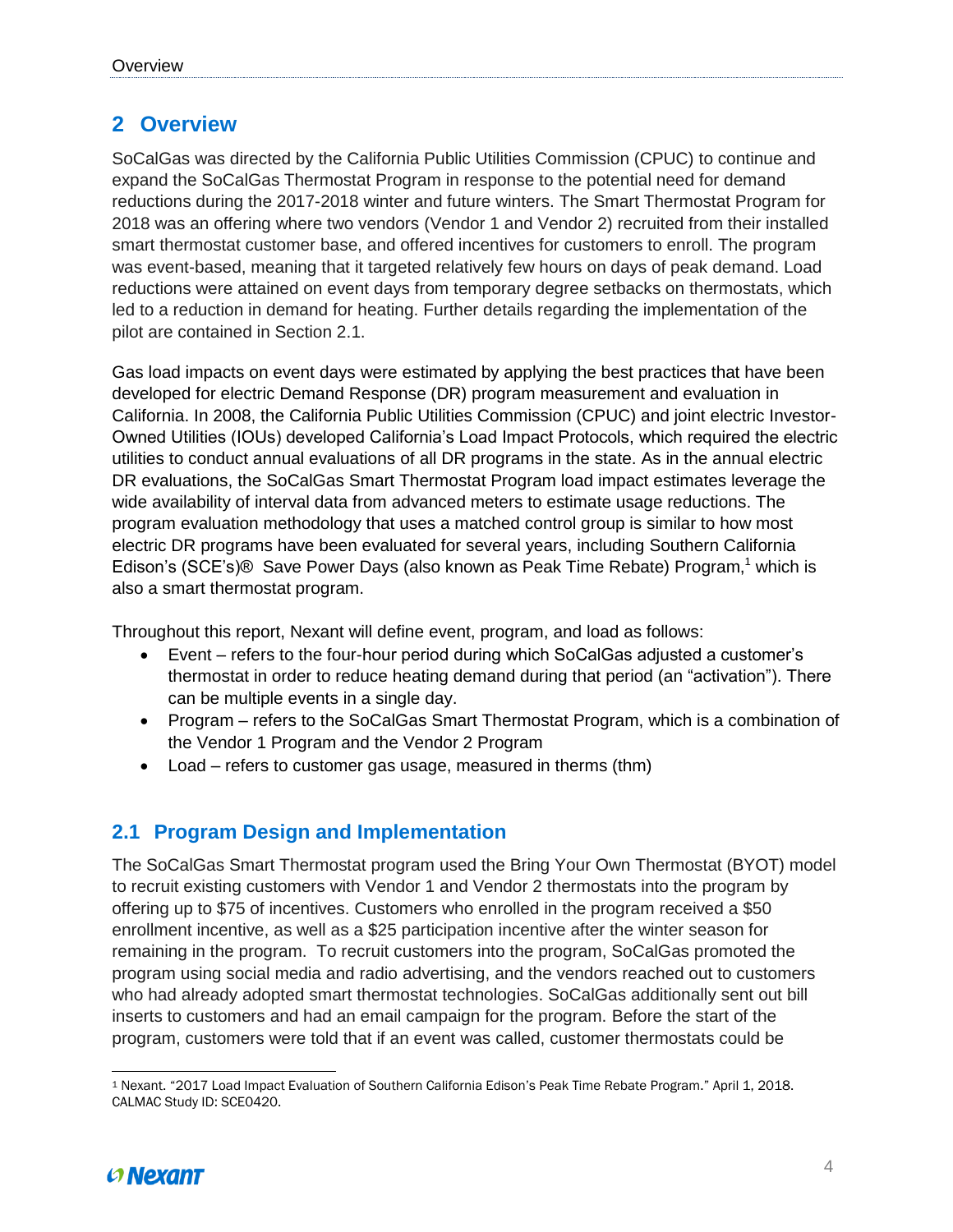adjusted remotely by SoCalGas by a few degrees, and there would be no "penalty of nonparticipation" for overriding a smart thermostat during a Natural Gas Conservation event. As shown in [Table 2-1,](#page-6-0) at the end of recruitment, Vendor 1 had a little over 7,000 customers enroll in the Vendor 1 program and Vendor 2 had almost 2,000 customers enroll in the Vendor 2 program, for a total of approximately 9,000 customers enrolled in the SoCalGas Smart Thermostat Program.

<span id="page-6-0"></span>

| <b>Contracted Vendor</b> | Smart Thermostat Program | <b>Enrolled Customers</b> |
|--------------------------|--------------------------|---------------------------|
| Vendor 1                 | Vendor 1 Program         | 7,132                     |
| Vendor 2                 | Vendor 2 Program         | 1,842                     |

#### **Table 2-1: Vendors and Respective Pilot Program Enrollment**

[Table 2-2](#page-6-1) provides a summary of eligibility screens that each vendor applied to customers who had agreed to participate. Customers needed to own a thermostat from the respective vendor and needed to be a current SoCalGas residential gas service account holder. Vendor 2 additionally required that participants could not currently be enrolled in the SCE Save Power Days Program or the "SoCalGas Advanced Meter Opt-Out Program".

#### **Table 2-2: Smart Thermostat Program Vendor Eligibility Requirements**

<span id="page-6-1"></span>

| <b>Vendor 1 Criteria</b>                                | <b>Vendor 2 Criteria</b>                                |
|---------------------------------------------------------|---------------------------------------------------------|
| Own Vendor 1 Thermostat with an active account          | Own Vendor 2 Thermostat with active account             |
| Have a wireless network installed at service<br>address | Have a wireless network installed at service<br>address |
| Active SoCalGas Account                                 | Active SoCalGas Account                                 |
|                                                         | Not enrolled in SCE Save Power Days                     |
|                                                         | Installed Advanced Meter at service address             |
|                                                         | Natural gas furnace                                     |
|                                                         | Not enrolled in "SoCalGas Meter Opt-Out<br>Program"     |

Natural Gas Conservation events took place during periods of system constraint by adjusting thermostats to a lower temperature by no more than four degrees. Once the activations came to an end, thermostats were returned to their original set points.<sup>2</sup> All activations took place either between the hours of 5 AM to 9 AM or 5 PM to 9 PM, and customers who participated in the program received a notice at least two hours before the event.<sup>3</sup>

<sup>&</sup>lt;sup>3</sup> With the exception of Vendor 1's second event in a day, which notifies the customer at the time of the activation.



 $\overline{a}$ 

<sup>2</sup> Vendor 1 limits its thermostat adjustment to three degrees. Vendor 1 thermostats additionally will pre-adjust the temperature in the home before the event to maximize comfort. However, in the case of a morning event the thermostat will not pre-adjust the temperature unless the customer has a specific setting enabled. This is to ensure noise comfort for the customer.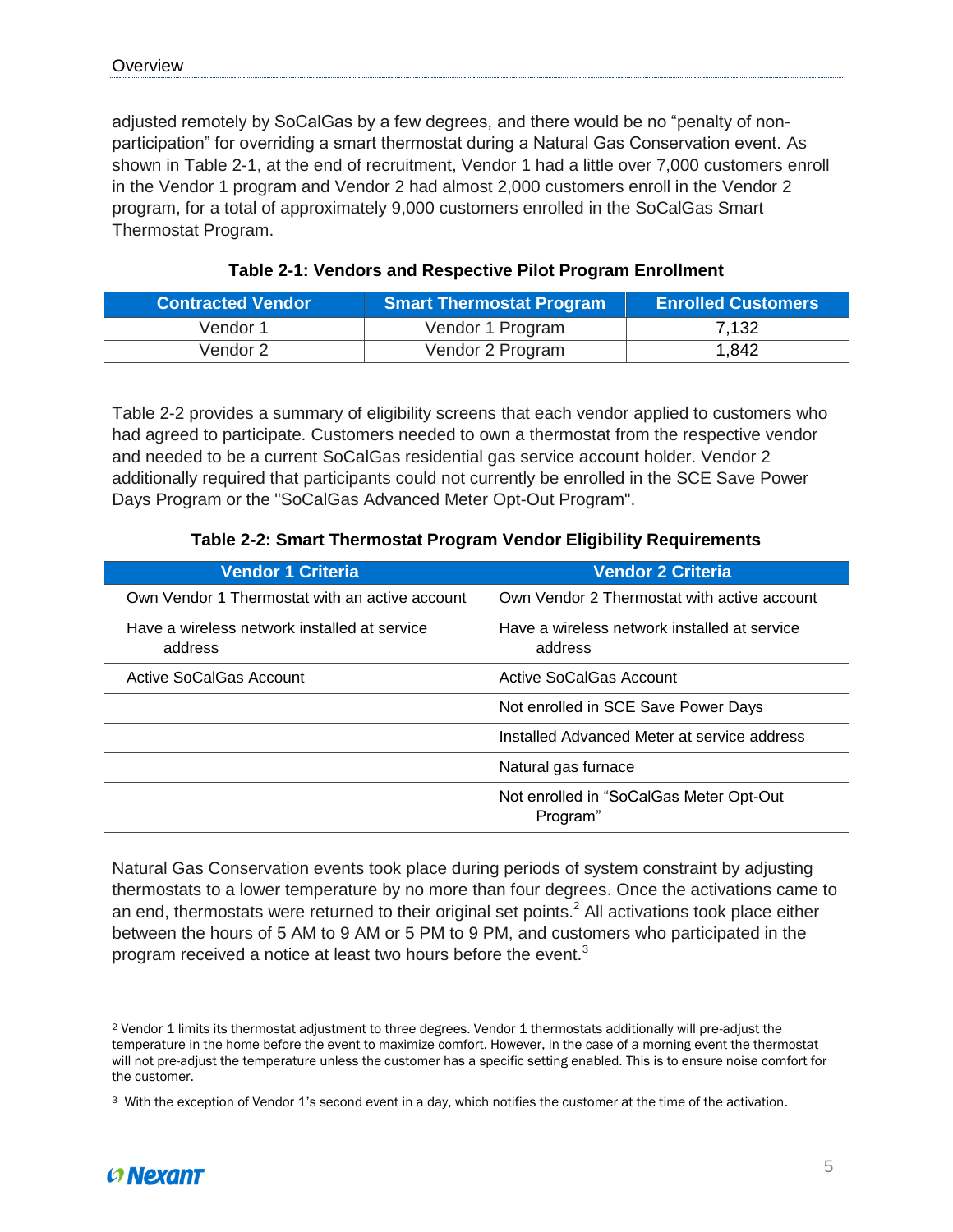In May 2018, SoCalGas conducted a focus group in order to evaluate overall customer satisfaction with the DR program. In the focus group, customers did not report any pain points for enrollment in either program, and they found enrollment in the program to be "fast and easy". The focus group also found that both Vendor 1 and Vendor 2 customers were very satisfied with the program, and were likely to recommend the program to a friend and participate in the program again.<sup>4</sup>

### <span id="page-7-0"></span>**2.2 Program Participants**

Customers who signed up to participate in the SoCalGas Smart Thermostat Program are inherently different from customers who did not sign up to participate in the program or customers who were not targeted by SoCalGas marketing or thermostat vendors. Before the evaluation, specific customer segments were examined to observe how program participants differed from the overall population. Table 2-3 compares the portion of CARE customers who enrolled in the pilot to the overall population. Program participants were less likely to be CARE customers compared to the general residential population.

| <b>CARE</b> | % of Program<br><b>Participants</b> | % of SoCalGas Residential<br><b>Customers</b> |
|-------------|-------------------------------------|-----------------------------------------------|
| Yes         | 9%                                  | 28%                                           |
| No          | 91%                                 | 72%                                           |
| All         | 100%                                | 100%                                          |

**Table 2-3: Comparison of Program and Participation CARE Customers**

Table 2-4 compares the breakout of SoCalGas program participant housing type to the SoCalGas residential customer population. Program participants were more likely to reside in a single family home compared to the general population.

**Table 2-4: Comparison of Program and Population Housing Types**

| <b>Housing Type</b>       | % of Program<br><b>Participants</b> | % of SoCalGas<br><b>Residential Customers</b> |
|---------------------------|-------------------------------------|-----------------------------------------------|
| Single Unit               | 84%                                 | 65%                                           |
| 2 or More Separate Units  | 2%                                  | 3%                                            |
| 2-4 Connected Units       | 4%                                  | 10%                                           |
| 5 or More Connected Units | 10%                                 | 22%                                           |
| Mobile Home Park          | $0\%$                               | $0\%$                                         |
| All                       | 100%                                | 100%                                          |

 $\overline{a}$ <sup>4</sup> From Vendor 1 program and Vendor 2 progam Focus Group Report.

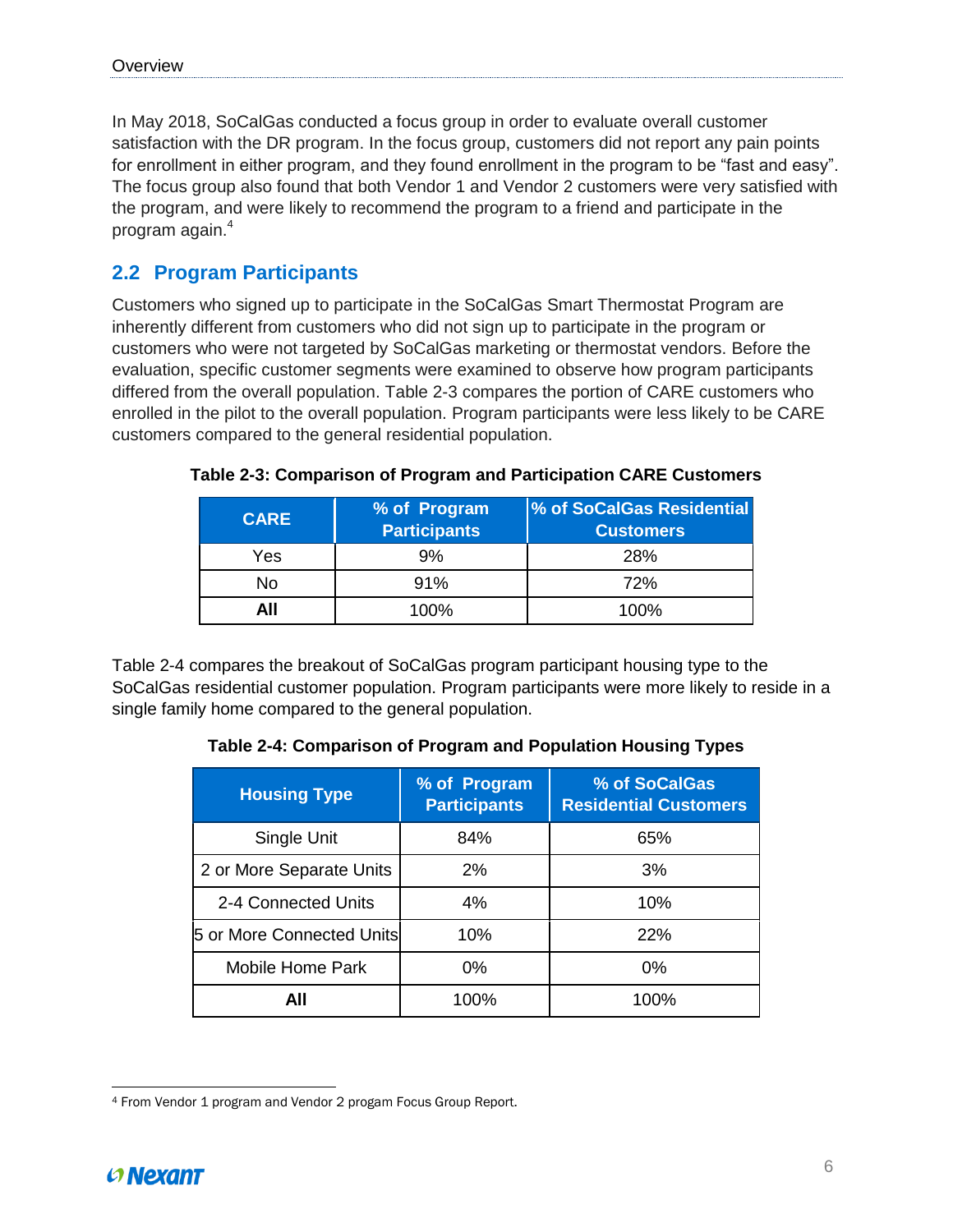Figure 2-1 shows a heat map of the locations of pilot participants throughout the SoCalGas service territory. The largest concentrations of customers are in the LA Basin and Orange County areas. The next largest concentration is in the Riverside, Palm Springs and Bakersfield areas.



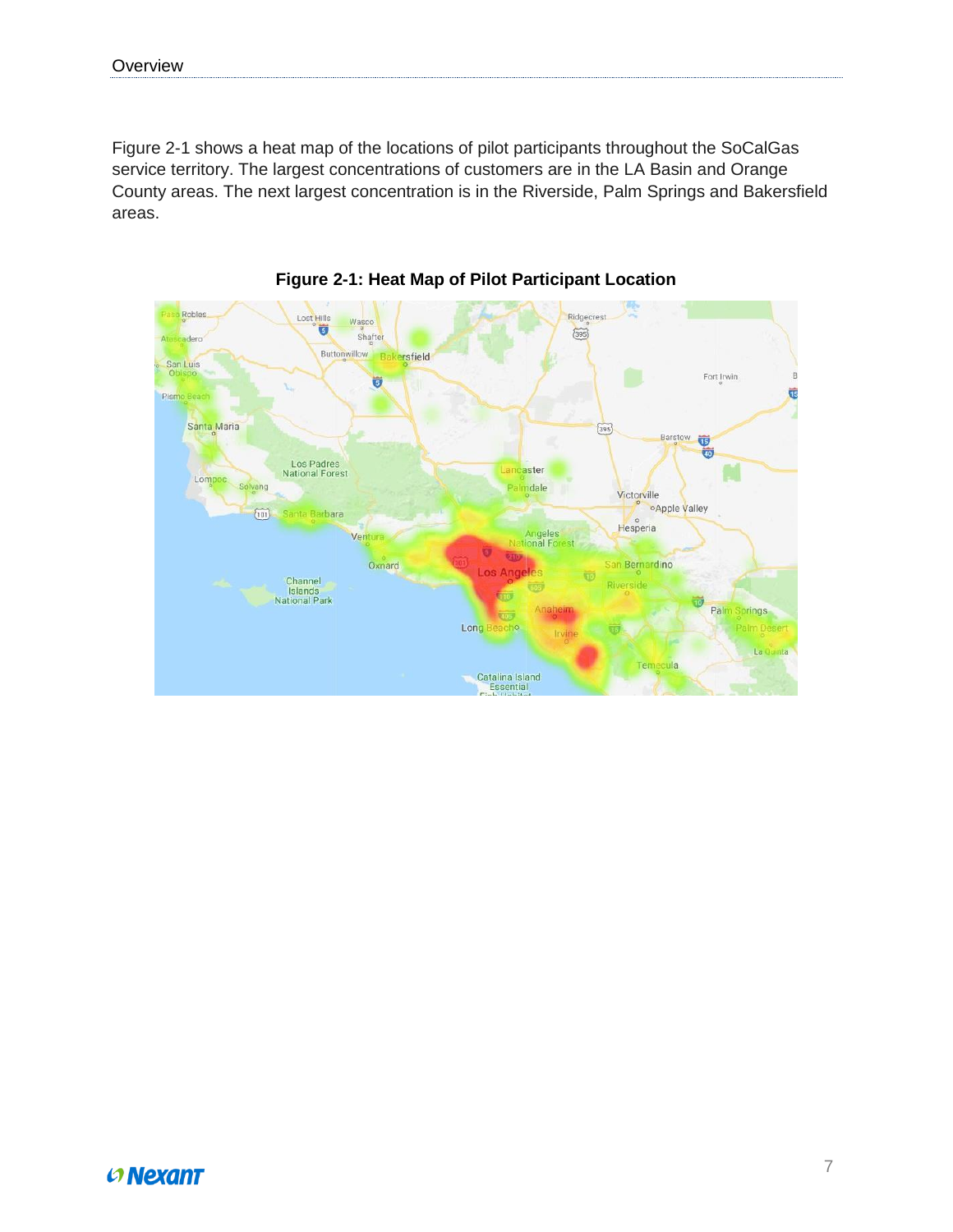Figure 2-2 shows a heat map of pilot participants broken out by vendor. Vendor 2 has greater concentrations of customers in the Orange County region than Vendor 1, but the two vendors have similar customer concentrations in the LA Basin.



Vendor 1 Customer Concentrations

#### **Figure 2-2: Heat Map of Pilot Participant Location By Vendor**

Vendor 2 Customer Concentrations



#### <span id="page-9-0"></span>**2.3 Event Summary**

Events were four hours long and took place either in the morning from 5 AM to 9 AM or in the evening from 5 PM to 9 PM. All of the events took place between February 20, 2018 and March 2, 2018. There were a total of thirteen events on nine different days, with seven morning events and six evening events. On four of the nine days, both morning and evening events were called.

Table 2-5 provides a summary of the events called during the 2017/2018 season. The thermostat vendor identifies which vendor(s) was called for each event, and the devices targeted column refers to the number of devices that were activated for an event. The last four columns record the participation status of the activated devices. Full participation refers to devices that were successfully accessed and the DR settings were in place for the entire event. An opt-out refers to customers that overrode the DR event settings. Vendor 1 kept track of which customers opted out before or during events. Vendor 2 did not, and so all opt-outs are counted as opting out before an event for Vendor 2 customers. Other refers to devices that were either "off", in an incompatible mode, or were not accessible due to technical issues. On average, 57% of devices targeted participated in the entire event, 22% of devices targeted opted out before the event, 13% of devices targeted opted out during the event, and 8% did not participate in the event due to technical issues.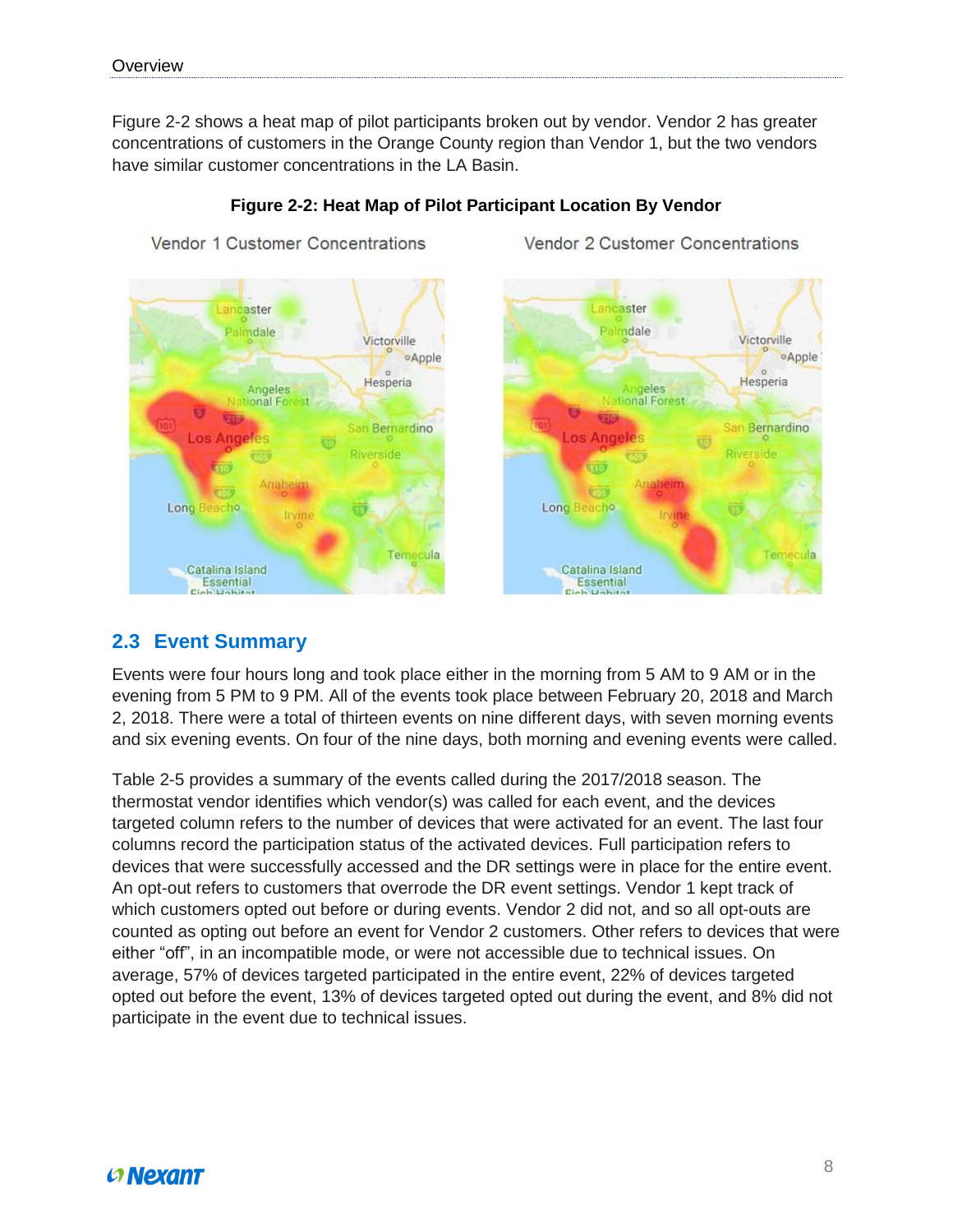| <b>Date</b> | <b>Event</b><br><b>Window</b> | <b>Thermostat</b><br><b>Vendor</b> | <b>Devices</b><br><b>Targeted</b> | <b>Full</b><br><b>Participation</b> | <b>Opt-out</b><br><b>Before</b> | <b>Opt-out</b><br><b>During</b> | <b>Other</b> |
|-------------|-------------------------------|------------------------------------|-----------------------------------|-------------------------------------|---------------------------------|---------------------------------|--------------|
| 2/20/2018   | AM                            | Vendor 1 and<br>Vendor 2           | 9,384                             | 51%                                 | 25%                             | 19%                             | 5%           |
| 2/20/2018   | <b>PM</b>                     | Vendor 2 only                      | 1,564                             | 59%                                 | 17%                             | 0%                              | 24%          |
| 2/21/2018   | AM                            | Vendor 1 and<br>Vendor 2           | 9,374                             | 55%                                 | 24%                             | 17%                             | 4%           |
| 2/21/2018   | <b>PM</b>                     | Vendor 2 only                      | 1,550                             | 59%                                 | 19%                             | 0%                              | 22%          |
| 2/22/2018   | AM                            | Vendor 1 and<br>Vendor 2           | 9,354                             | 55%                                 | 23%                             | 17%                             | 4%           |
| 2/22/2018   | <b>PM</b>                     | Vendor 2 only                      | 1,541                             | 60%                                 | 19%                             | $0\%$                           | 21%          |
| 2/23/2018   | AM                            | Vendor 1 only                      | 7,801                             | 56%                                 | 23%                             | 20%                             | 1%           |
| 2/26/2018   | <b>PM</b>                     | Vendor 1 and<br>Vendor 2           | 9,317                             | 57%                                 | 23%                             | 15%                             | 5%           |
| 2/27/2018   | AM                            | Vendor 1 and<br>Vendor 2           | 9,317                             | 55%                                 | 24%                             | 17%                             | 4%           |
| 2/28/2018   | <b>PM</b>                     | Vendor 1 and<br>Vendor 2           | 9,313                             | 55%                                 | 23%                             | 17%                             | 4%           |
| 3/1/2018    | AM                            | Vendor 1 and<br>Vendor 2           | 9,575                             | 56%                                 | 23%                             | 17%                             | 5%           |
| 3/1/2018    | <b>PM</b>                     | Vendor 1 and<br>Vendor 2           | 9,814                             | 59%                                 | 22%                             | 14%                             | 5%           |
| 3/2/2018    | AM                            | Vendor 1 and<br>Vendor 2           | 9,807                             | 59%                                 | 20%                             | 16%                             | 4%           |
| Average     | ۰                             |                                    | 57%                               | 22%                                 | 13%                             | 8%                              |              |

**Table 2-5: Overall Event Summary**

Each vendor was called for a different number of events. Vendor 1 customers were called for ten of the thirteen events and Vendor 2 customers were called for twelve of the thirteen events. Vendor 1 customers did not participate in the first three evening events due to technical difficulties, but participated in the remaining events. Vendor 2 customers were not called for a morning event on February 23, but participated in the remaining events. Both vendors were called for nine of the thirteen events, and there was one day where both vendors were called for both a morning and an evening event.

Tables 2-6 and 2-7 give the event summaries for each vendor. Vendor 2 had a higher participation rate on average than Vendor 1, with an average of 59% of Vendor 2 customers participating in events compared to 55% of Vendor 1 customers participating in events. Vendor 2 also had a higher percent of customers that did not participate due to technical issues, with 22% of customers characterized with a participation status of other, while Vendor 1 had only 1% of participants categorized as other. These differences could be due to different methods of recording participation between the two vendors, as Vendor 2 did not record different opt-out times in the same way that Vendor 1 did. Vendor 1 broke out its opt-outs into customers that opted-out before an event and customers that opted-out during an event. On average, 24% of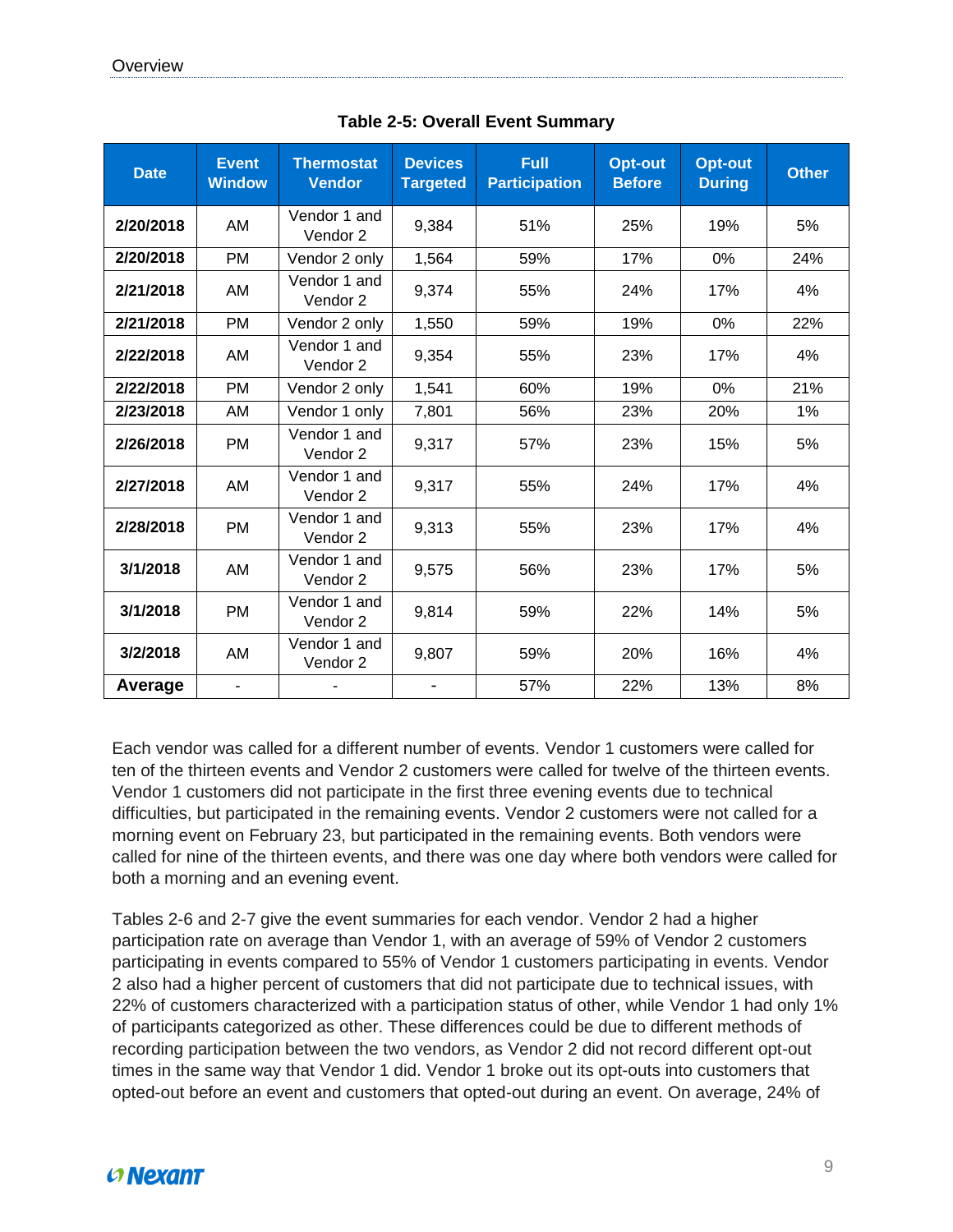Vendor 1 customers opted-out before an event and 20% of Vendor 1 customers opted-out during an event. This distribution did not change significantly between morning and evening events. On average, about 19% of Vendor 2 customers opted out either before or during an event.

| <b>Date</b> | <b>Time</b> | <b>Devices</b><br><b>Targeted</b> | <b>Full Participation</b> | <b>Opt-out</b><br><b>Before</b> | Opt-out<br><b>During</b> | <b>Other</b> |
|-------------|-------------|-----------------------------------|---------------------------|---------------------------------|--------------------------|--------------|
| 2/20/2018   | AM          | 7,816                             | 51%                       | 26%                             | 22%                      | $1\%$        |
| 2/20/2018   | <b>PM</b>   |                                   |                           |                                 |                          |              |
| 2/21/2018   | AM          | 7,812                             | 55%                       | 24%                             | 20%                      | $1\%$        |
| 2/21/2018   | PM          |                                   |                           |                                 |                          |              |
| 2/22/2018   | AM          | 7,806                             | 55%                       | 24%                             | 21%                      | 1%           |
| 2/22/2018   | <b>PM</b>   |                                   |                           |                                 |                          |              |
| 2/23/2018   | AM          | 7,801                             | 56%                       | 23%                             | 20%                      | 1%           |
| 2/26/2018   | <b>PM</b>   | 7,792                             | 56%                       | 25%                             | 18%                      | $1\%$        |
| 2/27/2018   | AM          | 7,792                             | 55%                       | 24%                             | 20%                      | $1\%$        |
| 2/28/2018   | <b>PM</b>   | 7,792                             | 54%                       | 24%                             | 21%                      | 1%           |
| 3/1/2018    | AM          | 7,793                             | 56%                       | 23%                             | 21%                      | $1\%$        |
| 3/1/2018    | <b>PM</b>   | 8,034                             | 58%                       | 23%                             | 18%                      | $1\%$        |
| 3/2/2018    | AM          | 8,029                             | 59%                       | 21%                             | 19%                      | $1\%$        |
| Average     |             | 7,847                             | 55%                       | 24%                             | 20%                      | 1%           |

#### **Table 2-6: Vendor 1 Event Summary**

#### **Table 2-7: Vendor 2 Event Summary**

| <b>Date</b> | <b>Event</b><br><b>Window</b> | <b>Devices</b><br><b>Targeted</b> | <b>Full Participation</b> | <b>Opt-out</b><br><b>Before</b> | <b>Opt-out</b><br><b>During</b> | <b>Other</b> |  |     |
|-------------|-------------------------------|-----------------------------------|---------------------------|---------------------------------|---------------------------------|--------------|--|-----|
| 2/20/2018   | AM                            | 1,568                             | 54%                       |                                 | 22%                             |              |  |     |
| 2/20/2018   | <b>PM</b>                     | 1,564                             | 59%                       |                                 | 17%                             | 24%          |  |     |
| 2/21/2018   | AM                            | 1,562                             | 57%                       |                                 | 23%                             | 20%          |  |     |
| 2/21/2018   | <b>PM</b>                     | 1,550                             | 59%                       |                                 | 19%                             | 22%          |  |     |
| 2/22/2018   | AM                            | 1,548                             | 57%                       | 22%                             |                                 |              |  | 21% |
| 2/22/2018   | <b>PM</b>                     | 1,541                             | 60%                       | 19%                             |                                 | 21%          |  |     |
| 2/23/2018   | AM                            |                                   |                           |                                 |                                 |              |  |     |
| 2/26/2018   | PM                            | 1,525                             | 64%                       |                                 | 12%                             | 24%          |  |     |
| 2/27/2018   | AM                            | 1,525                             | 57%                       |                                 | 23%                             | 20%          |  |     |
| 2/28/2018   | <b>PM</b>                     | 1,521                             | 61%                       |                                 | 17%                             | 22%          |  |     |
| 3/1/2018    | AM                            | 1,782                             | 57%                       |                                 | 22%                             | 20%          |  |     |
| 3/1/2018    | <b>PM</b>                     | 1,780                             | 61%                       | 15%                             |                                 | 23%          |  |     |
| 3/2/2018    | AM                            | 1,778                             | 60%                       | 20%                             |                                 | 21%          |  |     |
| Average     |                               | 1,604                             | 59%                       |                                 | 19%                             | 22%          |  |     |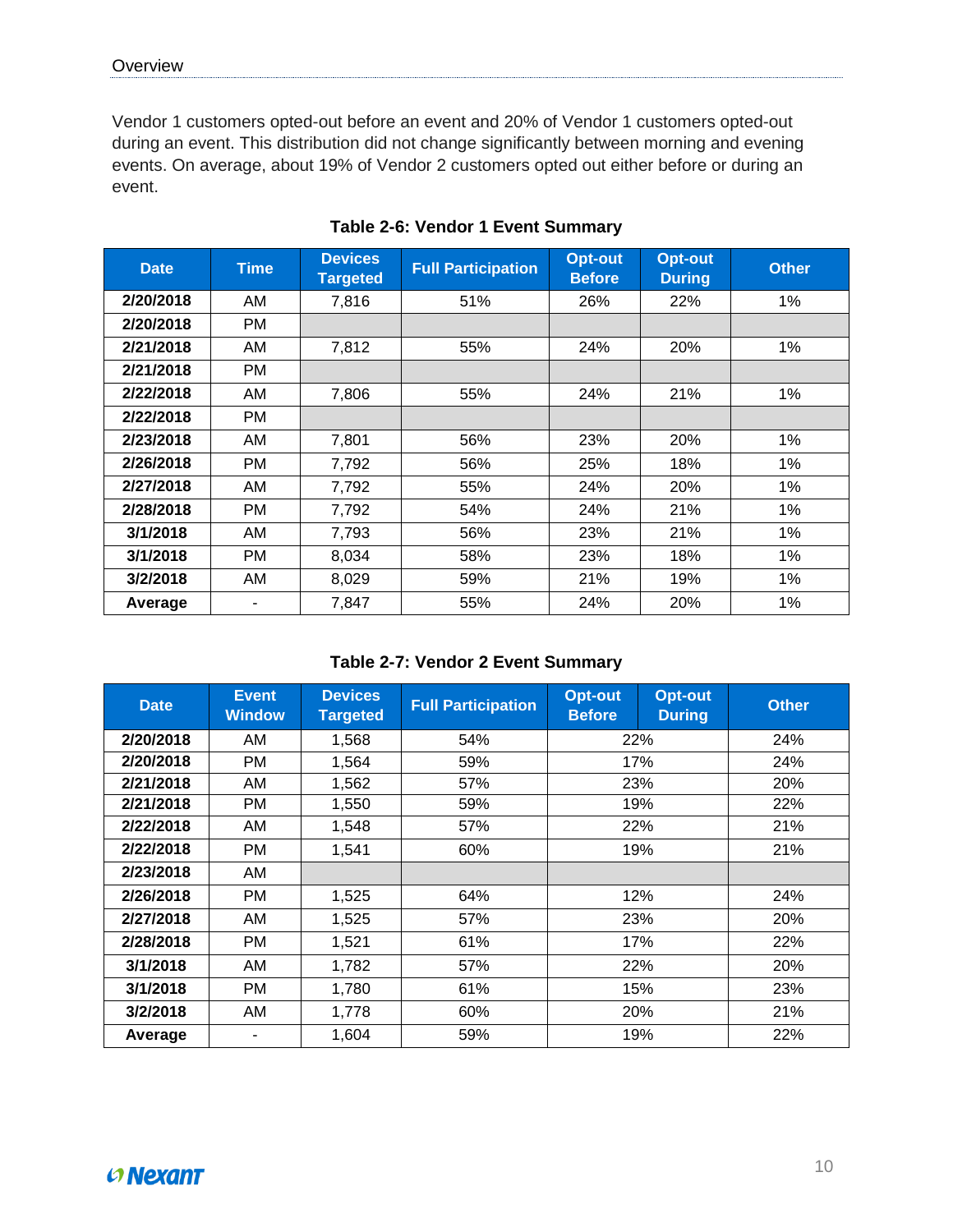## <span id="page-12-0"></span>**3 Load Impact Estimation Methodology**

The primary challenge in estimating load impacts for DR programs such as the Smart Thermostat Program is estimating how much gas participants would have used during an event in the absence of SoCalGas dispatching the program. The estimated participants' usage in the absence of the event is referred to as the counterfactual or the reference load. This was not a randomized control trial, so the primary source of data used to develop reference loads is a matched control group. Control customers were selected from a pool of non-participant customers that passed several filters that were also applied to the program participants, and were statistically matched to program participants. The fundamental idea behind the matching process is to find customers who were not subject to DR events that have similar observable characteristics to those who were subject to DR events.

Once a suitable control group was created from a group of non-participants, the next step was to use a "difference-in-differences" analysis to estimate load impacts. Difference-in-differences helps to yield more precise estimates and can correct for observable differences in load not accounted for through matching. This calculation was done using a fixed-effects regression methodology, which reduces the standard error of the estimates. The underlying approach for difference-in-differences is comprised of the following:

- Measure gas demand for both treatment and control customers on proxy (similar nonevent) days;
- Measure gas demand for both treatment and control customers on event days;
- Treatment effects are calculated by taking the difference between the treatment and matched control group in the event hours and subtracting any difference between the two groups in the event period hours on proxy days.

Additional details on the load impact estimation methodology including the selection of the matched control group and difference-in-differences regression model can be found in Appendix A.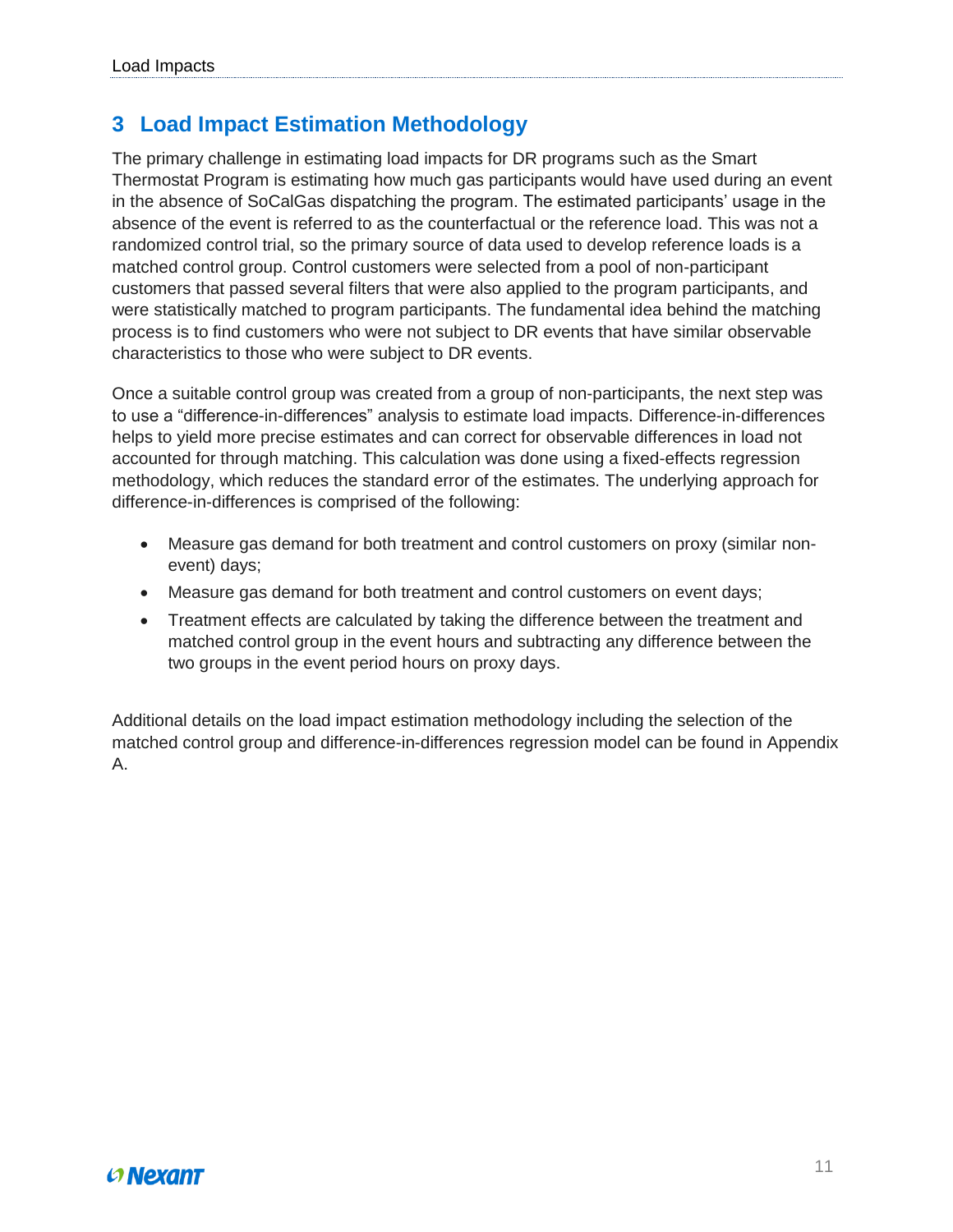## <span id="page-13-0"></span>**4 Load Impacts**

During the 2017-2018 winter, thirteen events were called on nine different days. All thirteen events ran for four hours and were called either from 5 AM to 9 AM or from 5 PM to 9 PM. Load impacts were evaluated separately for each vendor due to differences in when vendor customers were called for events and the ways in which events were implemented for each vendor. The remainder of this section presents the load impacts for each vendor for each event the vendor participated in.

### <span id="page-13-1"></span>**4.1 Load Impacts for Vendor 1**

Table 4-1 summarizes the average and aggregate impacts for each Vendor 1 event as well as the event temperature. Vendor 1 customers participated in eight morning events and two evening events for a total of 10 events. The average hourly impact during a morning event was 0.031 thm per participant, representing a 16% load reduction from an average reference load of 0.204 thm. The average hourly aggregate impact during a morning event was a 217.152 thm load reduction from a reference load of 1,423.104 thm. The average hourly per-customer impact during an evening event was 0.012 thm, an 11% load reduction from an average reference load of 0.114 thm. The average hourly aggregate impact was a 81.795 thm load reduction from a reference load of 711.552 thm.

Time of day and corresponding levels of consumption, which are at least partially driven by temperature, were large drivers of impact differences. Morning event impacts and reference loads were consistently higher than evening event impacts and reference loads, with higher reference loads generally associated with larger event impacts. On average, there was a 5 degree temperature difference between the average morning event hour and the average evening event hour. The afternoon events also likely had reduced heating load due to the heat buildup in the home during the day as well as warmer event period temperatures.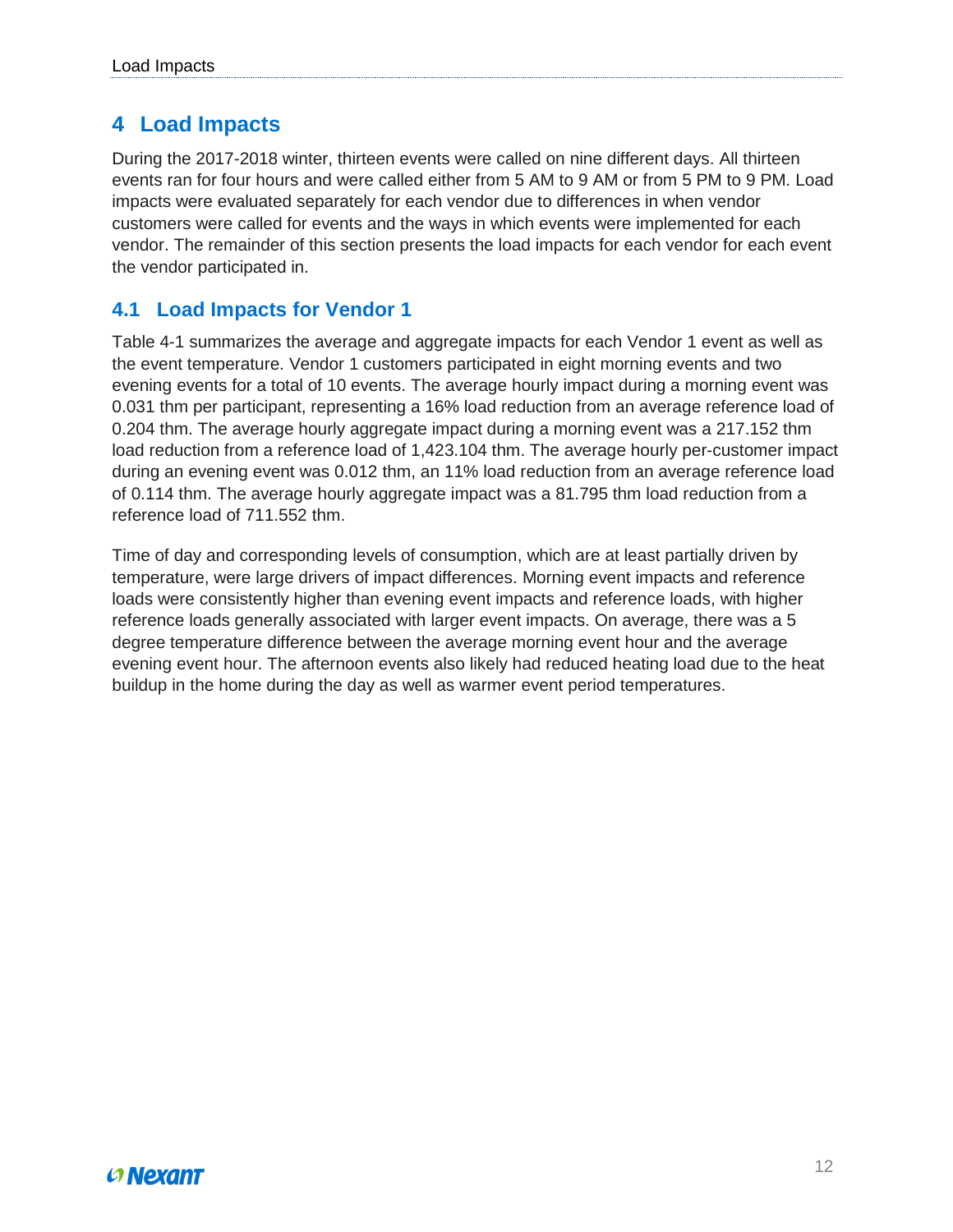|                   |                               |                                        |                                       | <b>Vendor 1</b>                          |                                            |                      | Avg.                          |
|-------------------|-------------------------------|----------------------------------------|---------------------------------------|------------------------------------------|--------------------------------------------|----------------------|-------------------------------|
| <b>Date</b>       | <b>Event</b><br><b>Window</b> | <b>Average</b><br>Load w/o<br>DR (thm) | <b>Average</b><br>Load w/<br>DR (thm) | <b>Average</b><br><b>Impact</b><br>(thm) | <b>Aggregate</b><br><b>Impact</b><br>(thm) | <b>Impact</b><br>(%) | <b>Event</b><br>Temp.<br>(°F) |
| 20-Feb            | AM.                           | 0.241                                  | 0.213                                 | 0.029                                    | 201.36                                     | 12.5%                | 44.8                          |
| 21-Feb            | AM.                           | 0.214                                  | 0.182                                 | 0.032                                    | 224.78                                     | 15.5%                | 50.2                          |
| 22-Feb            | AM                            | 0.222                                  | 0.192                                 | 0.031                                    | 214.12                                     | 14.1%                | 48.7                          |
| 23-Feb            | AM<br>0.206<br>0.176          |                                        |                                       | 0.030                                    | 211.73                                     | 15.3%                | 48.3                          |
| 26-Feb            | PM                            | 0.109                                  | 0.097                                 | 0.012                                    | 85.01                                      | 11.4%                | 55.5                          |
| 27-Feb            | AM                            | 0.192                                  | 0.161                                 | 0.031                                    | 214.71                                     | 16.5%                | 46.8                          |
| 28-Feb            | PM                            | 0.123                                  | 0.108                                 | 0.015                                    | 105.33                                     | 12.7%                | 54.2                          |
| 1-Mar             | AM.                           | 0.195                                  | 0.163                                 | 0.032                                    | 222.01                                     | 16.4%                | 51.0                          |
| 1-Mar             | PM                            | 0.109                                  | 0.101                                 | 0.008                                    | 55.05                                      | 8.0%                 | 54.7                          |
| 2-Mar             | AM                            | 0.154                                  | 0.121                                 | 0.033                                    | 231.36                                     | 21.6%                | 52.3                          |
| <b>All Events</b> |                               |                                        |                                       |                                          |                                            |                      |                               |
| Avg.              | АM                            | 0.204                                  | 0.172                                 | 0.031                                    | 217.15                                     | 16.0%                | 48.9                          |
| Avg.              | РM                            | 0.114                                  | 0.102                                 | 0.012                                    | 81.80                                      | 10.7%                | 54.8                          |

**Table 4-1: Vendor 1 Event Summary for Average Customer**

Vendor 1 customers experienced three different event day types: days with only morning activations, days with only evening activations, and days with both morning and evening activations. There was one day (March 1) where both a morning and evening event were called. [Figure 4-1](#page-15-1) provides the average per customer load with DR, load without DR (reference load), and load impact for that day. The load shape and usage patterns for the morning event window in Figure 4-1 are illustrative of customer behavior during all morning events, and the load shapes and usage patterns during the evening event window in Figure 4-1 are illustrative of the customer load shapes during all evening events.<sup>5</sup> Morning event windows had the highest overall reference load and highest overall impacts, with the largest impact occurring in the first hour of the morning event. Evening events had a much lower reference load and lower impacts.

In the hour following both morning and evening events, there is what is referred to as "snap back", which is when customer gas usage is higher after an event than would be expected if an event had not taken place. This is because during an event, the Vendor 1 thermostat temperature is lowered by up to 3°F. After the event, the thermostat temperature is returned to its pre-event temperature. In order to increase the temperature in the home to the non-event temperature, the HVAC system has to run more consistently for up to the first hour following the event (or longer). This can result in increased consumption in the hours following an event compared to what would typically be expected on a similar non-event day. The average snap back for Vendor 1 customers following morning events was 0.033 thms, with the load of the average participant 26% greater than customers that did not participate in the event. The

 <sup>5</sup> This figure does not represent average morning event impacts across all morning events or average evening event impacts across all evening events. Its purpose is to illustrate what both events looked like, and shows exact impacts only for days where both morning and evening events were called.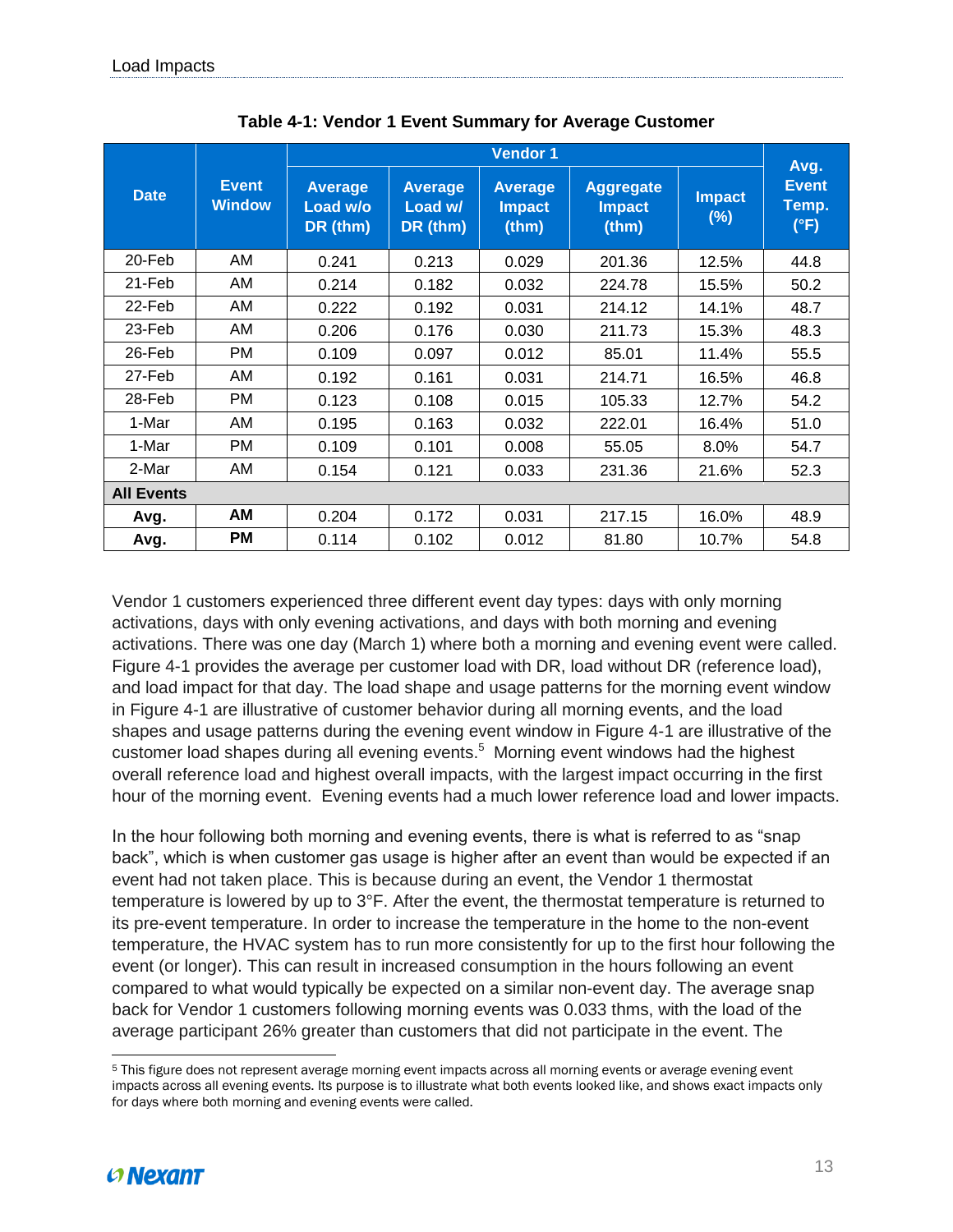average snap back for Vendor 1 customers following evening events was 0.015 therms, representing a 12% load increase compared to customers that did not participate in the event.

<span id="page-15-1"></span>



### <span id="page-15-0"></span>**4.2 Load Impacts for Vendor 2**

Table 4-2 summarizes the average and aggregate impacts for each Vendor 2 event as well as the event temperature. Vendor 2 customers participated in six morning events and six evening events for a total of twelve events. The average impact during a morning event was 0.050 thm, representing a 25% reduction from an average reference load of 0.205 thm. The average hourly aggregate impact was a 102.308 thm reduction from a reference load of 415.905 thm. The average impact during an evening event was 0.019 thm, representing a 16% load reduction from an average reference load of 0.120 thm. The average aggregate impact was a 37.768 thm reduction from a reference load of 243.48 thm.

Similar to Vendor 1, all events Vendor 2 customers participated in were within approximately 10°F of each other. Time of day and corresponding levels of consumption, which are at least partially driven by temperature, were large drivers of impact differences. Morning event impacts and reference loads were also consistently higher than evening event impacts and reference loads, with higher reference loads generally associated with larger event impacts.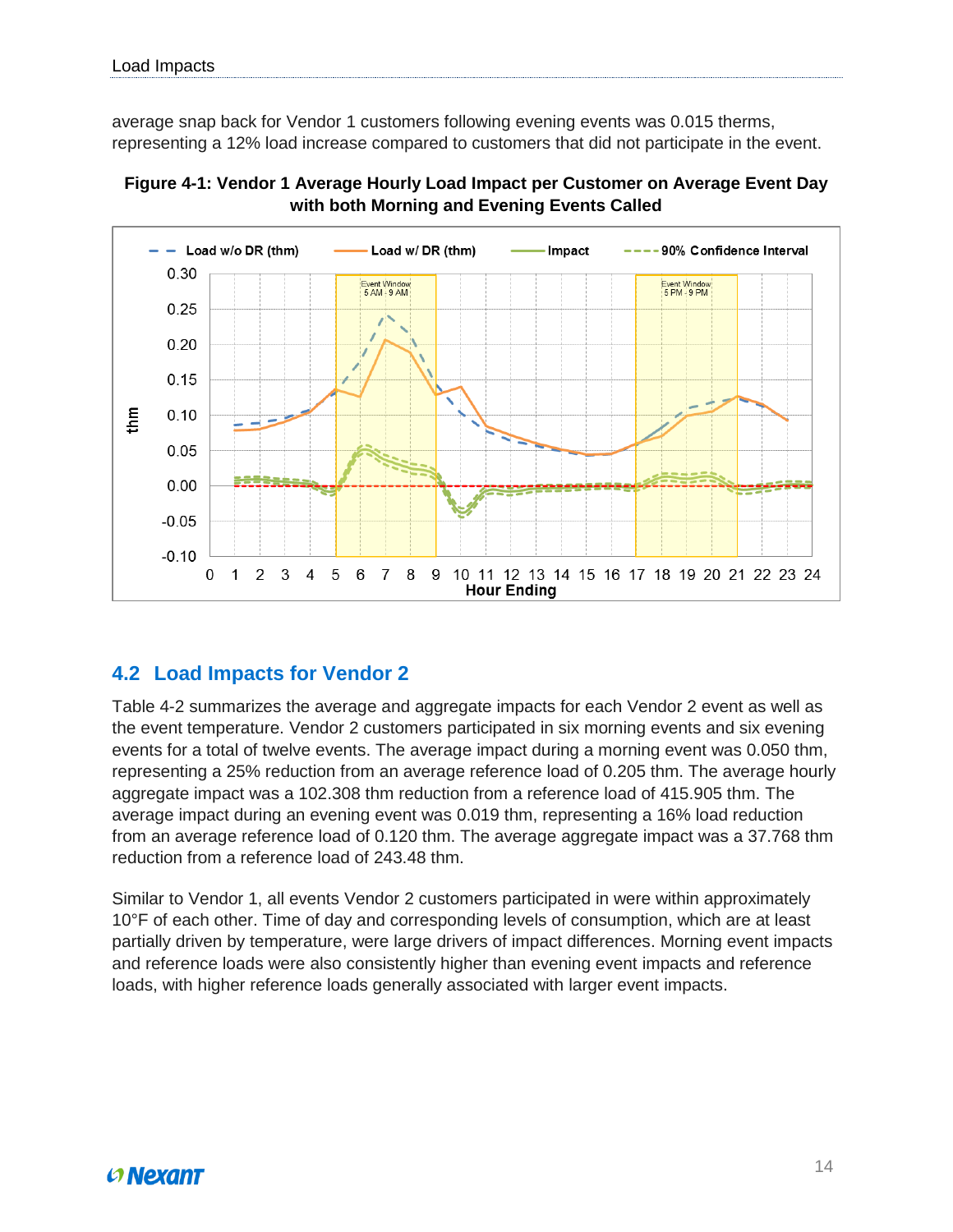|                   |                               | <b>Vendor 2</b>                        |                                       |                                          |         |                                                          |       |  |
|-------------------|-------------------------------|----------------------------------------|---------------------------------------|------------------------------------------|---------|----------------------------------------------------------|-------|--|
| <b>Date</b>       | <b>Event</b><br><b>Window</b> | <b>Average</b><br>Load w/o<br>DR (thm) | <b>Average</b><br>Load w/<br>DR (thm) | <b>Average</b><br><b>Impact</b><br>(thm) |         | <b>Impact</b><br><b>Aggregate</b><br>Impact (thm)<br>(%) |       |  |
| 20-Feb            | AM                            | 0.244                                  | 0.192                                 | 0.052                                    | 105.141 | 21.2%                                                    | 44.78 |  |
| 20-Feb            | <b>PM</b>                     | 0.147                                  | 0.116                                 | 0.031                                    | 63.701  | 22.0%                                                    | 51.76 |  |
| 21-Feb            | <b>AM</b>                     | 0.218                                  | 0.166                                 | 0.052                                    | 104.957 | 23.7%                                                    | 50.23 |  |
| 21-Feb            | <b>PM</b>                     | 0.133                                  | 0.110                                 | 0.023                                    | 46.844  | 18.0%                                                    | 53.24 |  |
| 22-Feb            | AM                            | 0.224                                  | 0.176                                 | 0.048                                    | 96.413  | 21.2%                                                    | 48.70 |  |
| 22-Feb            | <b>PM</b>                     | 0.127                                  | 0.111                                 | 0.016                                    | 32.466  | 13.3%                                                    | 53.51 |  |
| 26-Feb            | <b>PM</b>                     | 0.104                                  | 0.087                                 | 0.017                                    | 34.285  | 16.4%                                                    | 55.49 |  |
| 27-Feb            | AM                            | 0.195                                  | 0.145                                 | 0.050                                    | 101.858 | 25.9%                                                    | 46.81 |  |
| 28-Feb            | <b>PM</b>                     | 0.111                                  | 0.101                                 | 0.010                                    | 20.764  | 9.6%                                                     | 54.23 |  |
| 1-Mar             | AM                            | 0.198                                  | 0.140                                 | 0.058                                    | 116.673 | 28.7%                                                    | 50.99 |  |
| 1-Mar             | <b>PM</b>                     | 0.099                                  | 0.085                                 | 0.014                                    | 28.552  | 14.3%                                                    | 54.73 |  |
| 2-Mar             | AM                            | 0.152                                  | 0.108                                 | 0.044                                    | 88.805  | 29.1%                                                    | 52.33 |  |
| <b>All Events</b> |                               |                                        |                                       |                                          |         |                                                          |       |  |
| Avg.              | <b>AM</b>                     | 0.205                                  | 0.155                                 | 0.050                                    | 102.308 | 25.0%                                                    | 48.97 |  |
| Avg.              | <b>PM</b>                     | 0.120                                  | 0.101                                 | 0.019                                    | 37.768  | 15.6%                                                    | 53.83 |  |

**Table 4-2: Vendor 2 Event Summary for Average Customer**

Vendor 2 customers experienced three different event day types: days with only morning events, days with only evening events, and days with both morning and evening events. There were four days where both a morning and evening event was called in the same day. [Figure 4-1](#page-15-1) provides the average per customer load with DR, load without DR (reference load), and load impact for the average event day for Vendor 2 customers where there were both morning and evening activations. The load shape and usage patterns for the morning event window in Figure 4-2 are illustrative of customer behavior during all morning events, and the load shapes and usage patterns during the evening event window in Figure 4-2 are illustrative of the customer load shapes during all evening events.<sup>6</sup> Morning event windows had the highest overall reference load and highest overall impacts, with the largest impact occurring in the first hour of the morning event. Evening events had a much lower reference load and lower impacts.

In the hour following the event, the snap back for the average Vendor 2 customer was larger than with Vendor 1 customers. The average snap back for Vendor 2 customers following morning events was 0.068 thm, with the load of the average participant 60% greater than customers that did not participate in the event. The average snap back for Vendor 2 customers following evening events was 0.028 thm, representing a 24% load increase compared to customers that did not participate in the event. In the evening, the post-event snap back

 <sup>6</sup> This figure does not represent average morning event impacts across all morning events or average evening event impacts across all evening events. Its purpose is to illustrate what both events looked like, and shows exact impacts only for days where both morning and evening events were called.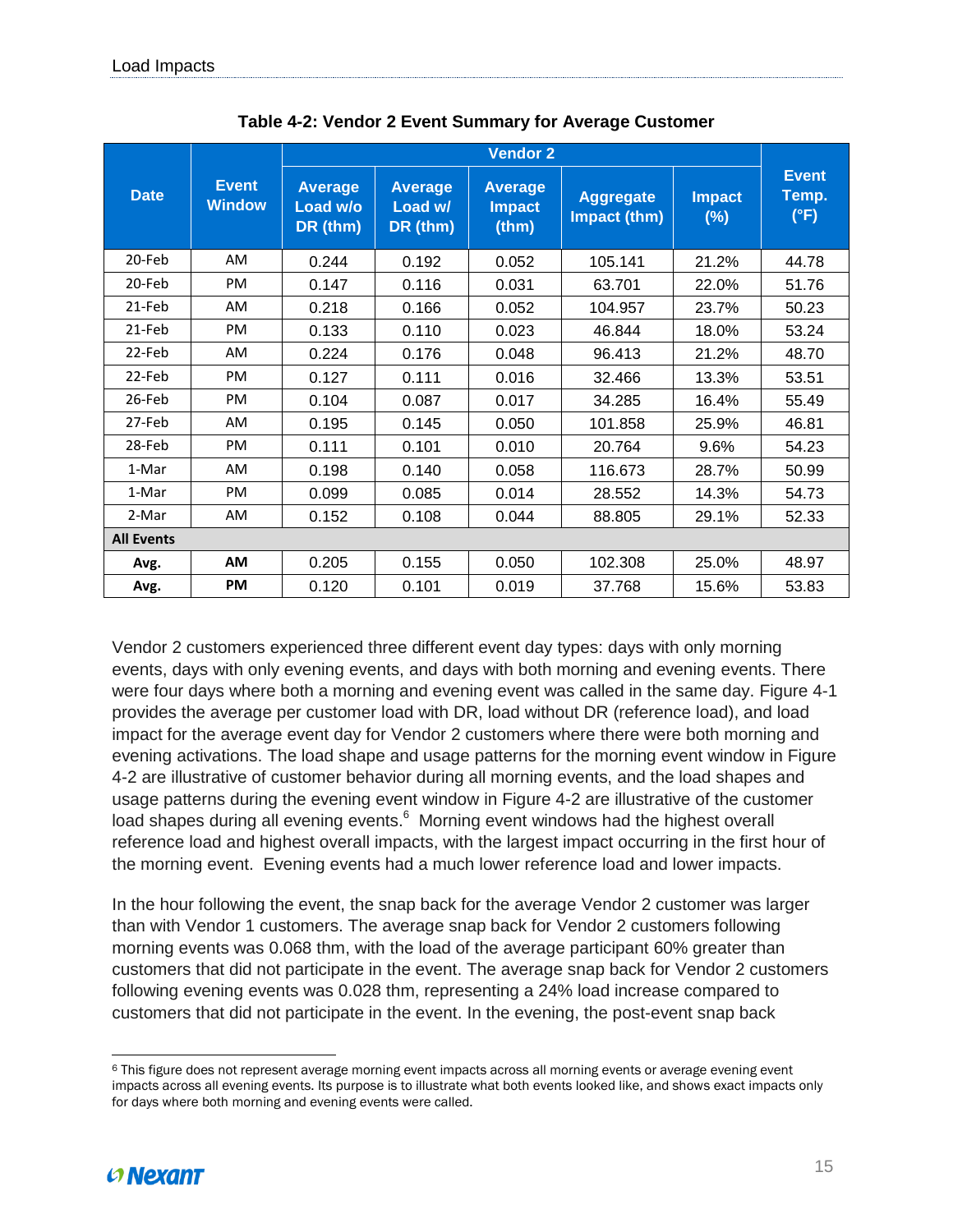increased the hourly consumption to a new higher hourly peak for Vendor 2 treatment customers between the hours of 9 PM and 10 PM.





### <span id="page-17-0"></span>**4.3 Comparison of Vendor Load Impacts**

Table 4-3 contains a summary of the average customer load impacts for each event for each vendor. The two vendors experienced a different mix of events during the 2017-2018 winter. Vendor 1 customers participated in seven morning events and three evening events, while Vendor 2 customers participated in six morning events and six evening events. Both vendors participated together in a total of nine events. In this section, we will use events where both vendors participated when comparing impacts since during these events customers experienced the same weather conditions. Each vendor took a different approach to the thermostat setback during the events, which is evident in the different load impacts and snap back patterns observed between the two vendors under similar weather conditions.

Vendor 2 and Vendor 1 customers both participated in a total of six morning events. During morning events, the average temperature was 48.97°F. Vendor 2 customers had a slightly higher baseline than Vendor 1 customers, with an average reference load of 0.205 thm compared to the Vendor 1 average reference load of 0.203 thm. Vendor 2 also had a much higher event impact than Vendor 1, with an average hourly impact of 0.050 thm during the event, 25% of the reference load. Vendor 1 customers had an average hourly impact of 0.031 thm, 16% of the reference load. However, as discussed above it should be noted that Vendor 2 customers also had a much larger snapback than Vendor 1 customers in the hour following an event, with Vendor 2 DR customers using 60% more load than would be expected in the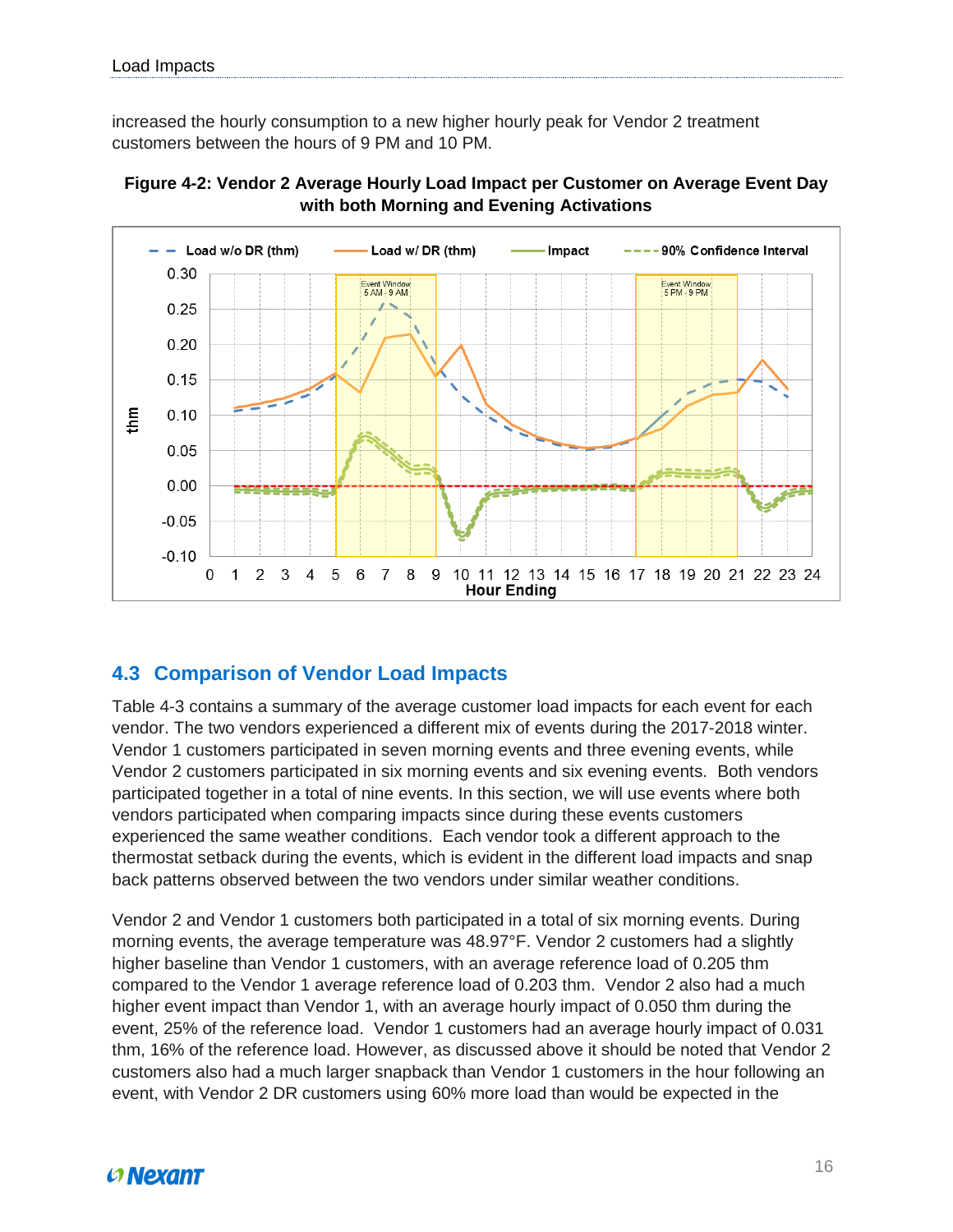absence of an event and Vendor 1 customers using 26% more load than would be expected in the absence of an event.

Vendor 2 and Vendor 1 customers both participated in a total of three evening events. During evening events, the average temperature was 54.82°F. Vendor 1 customers had a higher baseline than Vendor 2 customers, with an average reference load of 0.114 thm, compared to the Vendor 2 reference load of 0.104 thm. Similar to the morning impacts, Vendor 2 had a slightly higher event impact than Vendor 1, with an average hourly impact of 0.014 thm, 13% of the reference load. Vendor 1 customers had an average hourly impact of 0.012 thm, 10.7% of the reference load. Vendor 2 also again had a higher snapback after evening events than Vendor 1, seeing a 24% increase in load relative to the reference load in the hour following an event. Vendor 1 customers saw a 12% increase in load relative to the reference load in the hour following an event.

|                                          | <b>Vendor 1</b>               |                                        |                                |                                          |                      |                                      |                                |                                          |                      |                               |
|------------------------------------------|-------------------------------|----------------------------------------|--------------------------------|------------------------------------------|----------------------|--------------------------------------|--------------------------------|------------------------------------------|----------------------|-------------------------------|
| <b>Date</b>                              | <b>Event</b><br><b>Window</b> | <b>Average</b><br>Load w/o<br>DR (thm) | Average<br>Load w/<br>DR (thm) | <b>Average</b><br><b>Impact</b><br>(thm) | <b>Impact</b><br>(%) | Average<br>Load<br>$W/O$ DR<br>(thm) | Average<br>Load w/<br>DR (thm) | <b>Average</b><br><b>Impact</b><br>(thm) | <b>Impact</b><br>(%) | <b>Event</b><br>Temp.<br>(°F) |
| 20-Feb                                   | AM                            | 0.241                                  | 0.213                          | 0.029                                    | 12.5%                | 0.244                                | 0.192                          | 0.052                                    | 21.2%                | 44.78                         |
| 21-Feb                                   | AM                            | 0.214                                  | 0.182                          | 0.032                                    | 15.5%                | 0.218                                | 0.166                          | 0.052                                    | 23.7%                | 50.23                         |
| 22-Feb                                   | AM                            | 0.222                                  | 0.192                          | 0.031                                    | 14.1%                | 0.224                                | 0.176                          | 0.048                                    | 21.2%                | 48.70                         |
| 26-Feb                                   | <b>PM</b>                     | 0.109                                  | 0.097                          | 0.012                                    | 11.4%                | 0.104                                | 0.087                          | 0.017                                    | 16.4%                | 55.49                         |
| 27-Feb                                   | AM                            | 0.192                                  | 0.161                          | 0.031                                    | 16.5%                | 0.195                                | 0.145                          | 0.050                                    | 25.9%                | 46.81                         |
| 28-Feb                                   | PM                            | 0.123                                  | 0.108                          | 0.015                                    | 12.7%                | 0.111                                | 0.101                          | 0.010                                    | 9.6%                 | 54.23                         |
| 1-Mar                                    | AM                            | 0.195                                  | 0.163                          | 0.032                                    | 16.4%                | 0.198                                | 0.140                          | 0.058                                    | 28.7%                | 50.99                         |
| 1-Mar                                    | PM                            | 0.109                                  | 0.101                          | 0.008                                    | 8.0%                 | 0.099                                | 0.085                          | 0.014                                    | 14.3%                | 54.73                         |
| 2-Mar                                    | AM                            | 0.154                                  | 0.121                          | 0.033                                    | 21.6%                | 0.152                                | 0.108                          | 0.044                                    | 29.1%                | 52.33                         |
| <b>Common Events across both vendors</b> |                               |                                        |                                |                                          |                      |                                      |                                |                                          |                      |                               |
| Avg.                                     | AM                            | 0.203                                  | 0.172                          | 0.031                                    | 16.1%                | 0.205                                | 0.155                          | 0.050                                    | 25.0%                | 48.97                         |
| Avg.                                     | <b>PM</b>                     | 0.114                                  | 0.102                          | 0.012                                    | 10.7%                | 0.104                                | 0.091                          | 0.014                                    | 13.4%                | 54.82                         |

**Table 4-3: Summary Load Impacts for Common Events Across Both Vendors**

Figure 4-3 illustrates the variation in impacts across events for each vendor for all events. Vendor 2 event impacts are blue and Vendor 1 event impacts are green. Vendor 2 consistently delivered larger impacts than Vendor 1 customers for morning events, and morning events consistently had larger impacts than evening events. Vendor 1 impacts varied very little across each event type, with all morning event impacts within 0.002 thm of the average morning event impact and all evening event impacts within 0.004 thm of the average evening event impact. Vendor 2 impacts varied more, with one morning event impact up to 0.008 thm greater than the average morning event impact and one evening event impact up to 0.011 thm greater than the average evening event impact.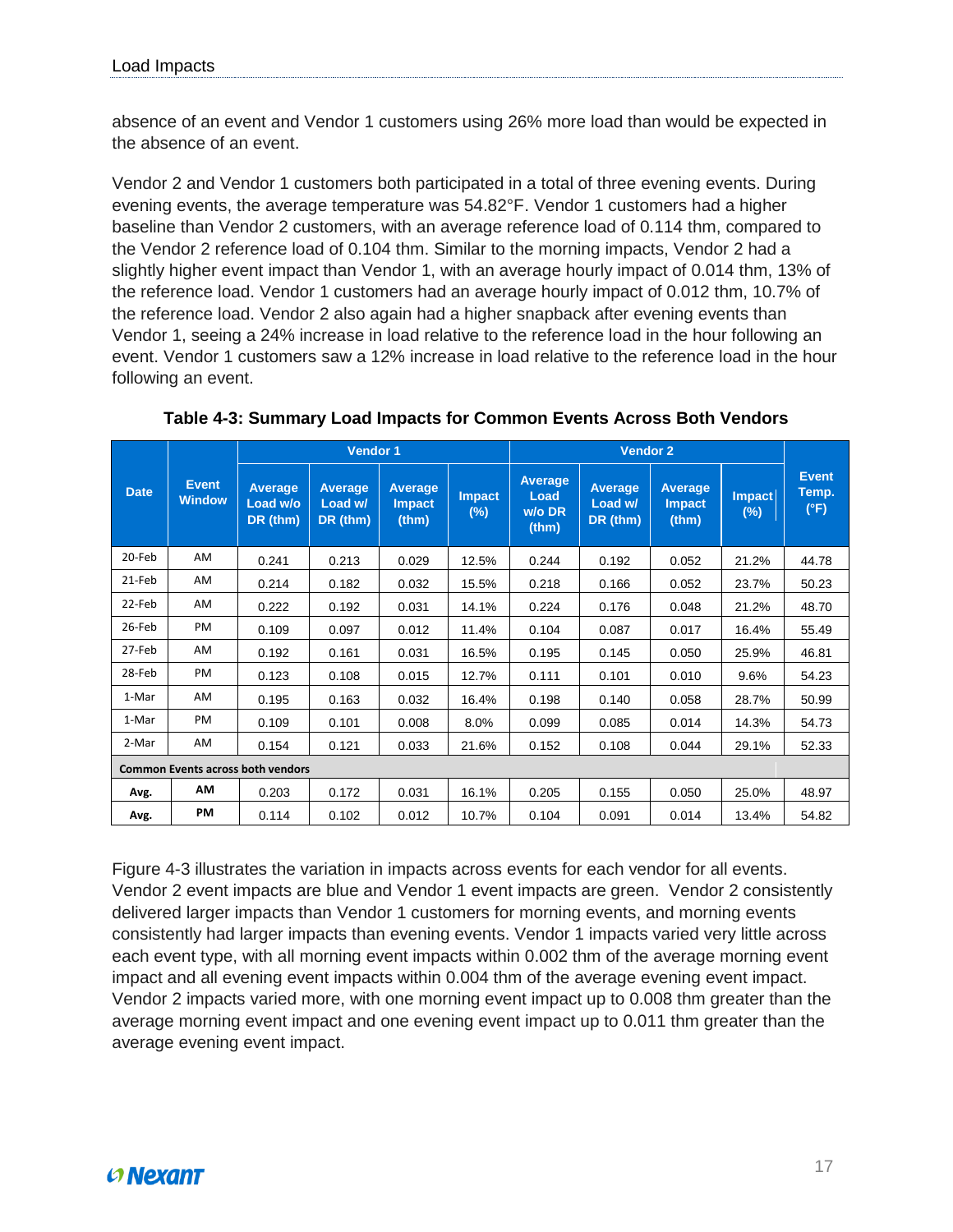

**Figure 4-3: Event Impact Summary by Vendor**

### <span id="page-19-0"></span>**4.4 Daily Therm Savings**

Table 4-4 illustrates the average and aggregate daily savings for each event day type by vendor. It should be noted that neither vendor saw statistically significant daily savings for any event day type due to the snap-back in the hours following both morning and evening events. However, with a larger sample size it is possible that both vendors could see statistically significant daily savings in the future. Vendor 1 customers had a maximum daily saving of  $4.9\%$ <sup>7</sup> on March 1, when SoCalGas called both a morning and evening event. Vendor 2 customers had maximum average daily savings when only morning events were called, with an average daily impact of 2.5%. However, due to the small number of each event type, these numbers may not represent which event type would provide the largest daily savings on average.

| <b>Vendor</b> | <b>Event Day</b><br><b>Type</b> | <b>Average</b><br><b>Daily</b><br><b>Impact</b><br>(thm) | Aggregate<br><b>Daily</b><br><b>Impact</b><br>(thm) | <b>Aggregate</b><br><b>Daily</b><br><b>Impact</b><br>(CCF) | <b>Daily</b><br><b>Impact</b><br>(%) | <b>Statistically</b><br><b>Significant</b> | <b>Event Day</b><br><b>Type Count</b> |
|---------------|---------------------------------|----------------------------------------------------------|-----------------------------------------------------|------------------------------------------------------------|--------------------------------------|--------------------------------------------|---------------------------------------|
| Vendor 1      | AM Only                         | 0.068                                                    | 472.147                                             | 458.395                                                    | 2.3%                                 | No.                                        | 6                                     |
|               | PM Only                         | 0.047                                                    | 328.490                                             | 318.923                                                    | 1.8%                                 | No.                                        | 2                                     |
|               | AM & PM                         | 0.118                                                    | 826.482                                             | 802.410                                                    | 4.9%                                 | No.                                        |                                       |
| Vendor 2      | AM Only                         | 0.066                                                    | 133.083                                             | 129.207                                                    | 2.5%                                 | No.                                        | 2                                     |
|               | PM Only                         | 0.016                                                    | 31.463                                              | 30.546                                                     | 0.6%                                 | No.                                        | 2                                     |
|               | AM & PM                         | 0.045                                                    | 91.226                                              | 88.569                                                     | 1.6%                                 | No.                                        | 4                                     |

| Table 4-4: Estimated Daily Therm Savings by Vendor |  |  |
|----------------------------------------------------|--|--|
|----------------------------------------------------|--|--|

<sup>7</sup> Not statistically significant.



 $\overline{a}$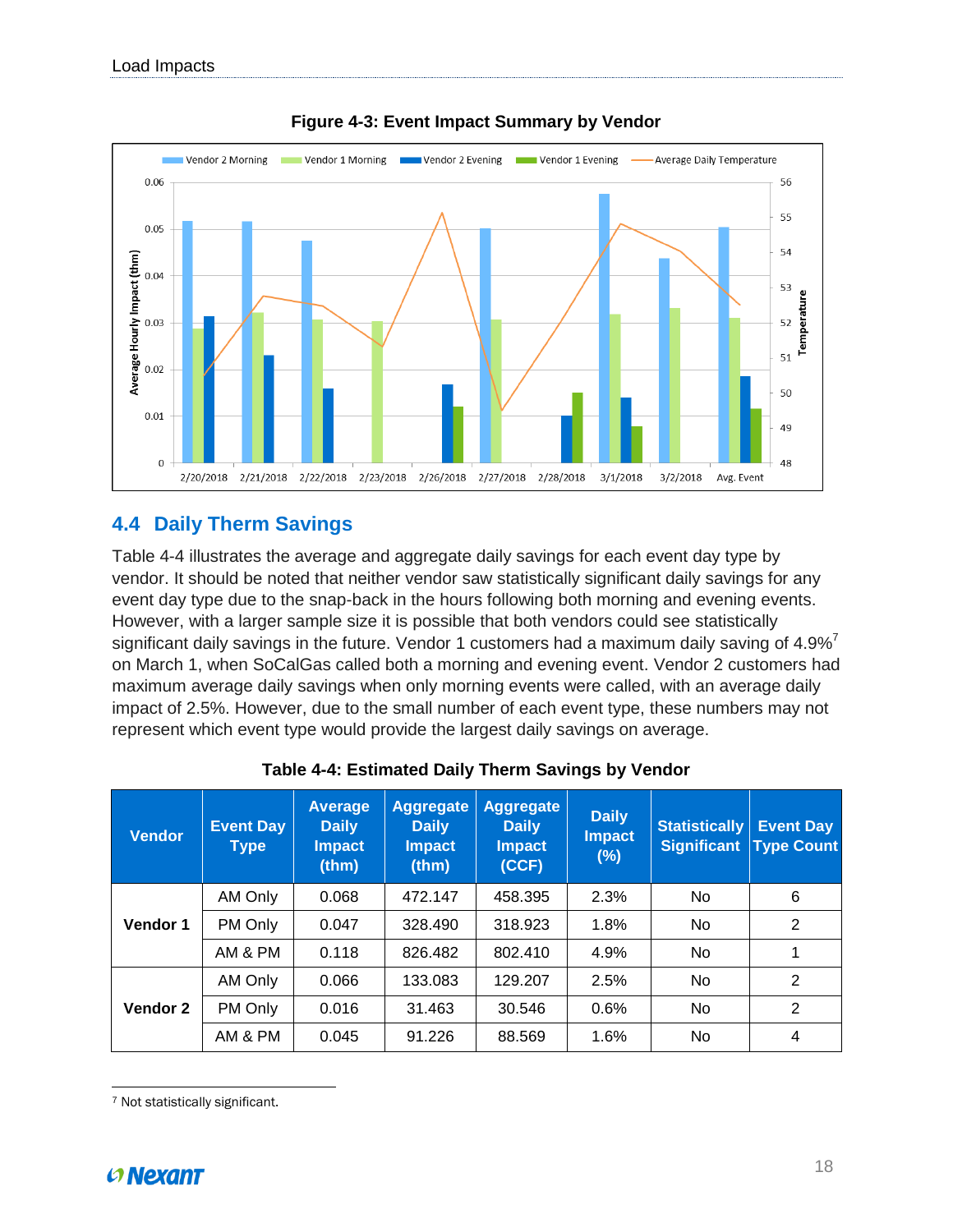### <span id="page-20-0"></span>**5 Conclusions and Recommendations**

Table 5-1 provides a summary of the 2017-2018 winter SoCalGas Smart Thermostat Program hourly event impacts for each event and for the average morning and evening event by vendor. The average load reduction for a Vendor 1 morning event was 0.031 thm per participant leading to an aggregate reduction of 217.152 thm, or 16.0%. The average load reduction for a Vendor 1 evening event was 0.012 thm, leading to an aggregate reduction of 81.795 thm, or 10.7%. The average load reduction for a Vendor 2 morning event was 0.050 thm, leading to an aggregate reduction of 102.308 thm, or 25.0%. The average load reduction for a Vendor 2 evening event was 0.014 thm, leading to an aggregate reduction of 37.768 thm, or 15.6%. Overall, Vendor 2 customers consistently produced larger average event impacts relative to Vendor 1 customers. Across both vendors morning events provided larger impacts relative to evening events. Due to gas usage snap-backs after the event window, neither vendor had statistically significant daily therm savings, regardless of when an event was called or how many events were called.

| <b>Date</b>                              | <b>Event</b><br><b>Window</b> | <b>Vendor 1</b>                         |                                          |                                            |                          | <b>Vendor 2</b>                         |                                          |                                            |                          |                               |
|------------------------------------------|-------------------------------|-----------------------------------------|------------------------------------------|--------------------------------------------|--------------------------|-----------------------------------------|------------------------------------------|--------------------------------------------|--------------------------|-------------------------------|
|                                          |                               | <b>Number of</b><br><b>Participants</b> | <b>Average</b><br><b>Impact</b><br>(thm) | <b>Aggregate</b><br><b>Impact</b><br>(thm) | <b>Impact</b><br>$(\%)$  | <b>Number of</b><br><b>Participants</b> | <b>Average</b><br><b>Impact</b><br>(thm) | <b>Aggregate</b><br><b>Impact</b><br>(thm) | <b>Impact</b><br>$(\%)$  | <b>Event</b><br>Temp.<br>(°F) |
| 20-Feb                                   | AM.                           | 6,976                                   | 0.029                                    | 201.355                                    | 12.5%                    | 2,029                                   | 0.052                                    | 105.141                                    | 21.2%                    | 44.78                         |
| 20-Feb                                   | PM                            | $\blacksquare$                          | $\overline{\phantom{a}}$                 | $\overline{\phantom{a}}$                   | $\overline{\phantom{0}}$ | 2,029                                   | 0.031                                    | 63.701                                     | 22.0%                    | 51.76                         |
| 21-Feb                                   | AM                            | 6,976                                   | 0.032                                    | 224.779                                    | 15.5%                    | 2,029                                   | 0.052                                    | 104.957                                    | 23.7%                    | 50.23                         |
| 21-Feb                                   | PM                            |                                         |                                          |                                            |                          | 2,029                                   | 0.023                                    | 46.844                                     | 18.0%                    | 53.24                         |
| 22-Feb                                   | AM                            | 6,976                                   | 0.031                                    | 214.118                                    | 14.1%                    | 2,029                                   | 0.048                                    | 96.413                                     | 21.2%                    | 48.70                         |
| 22-Feb                                   | PM                            |                                         | $\overline{\phantom{a}}$                 |                                            | ÷                        | 2,029                                   | 0.016                                    | 32.466                                     | 13.3%                    | 53.51                         |
| 23-Feb                                   | AM                            | 6,976                                   | 0.030                                    | 211.733                                    | 15.3%                    | $\sim$                                  | $\blacksquare$                           | $\overline{\phantom{a}}$                   | $\overline{\phantom{a}}$ | 48.25                         |
| 26-Feb                                   | PM                            | 6,976                                   | 0.012                                    | 85.005                                     | 11.4%                    | 2,029                                   | 0.017                                    | 34.285                                     | 16.4%                    | 55.49                         |
| 27-Feb                                   | AM                            | 6,976                                   | 0.031                                    | 214.712                                    | 16.5%                    | 2,029                                   | 0.050                                    | 101.858                                    | 25.9%                    | 46.81                         |
| 28-Feb                                   | PM                            | 6,976                                   | 0.015                                    | 105.334                                    | 12.7%                    | 2,029                                   | 0.010                                    | 20.764                                     | 9.6%                     | 54.23                         |
| 1-Mar                                    | AM                            | 6,976                                   | 0.032                                    | 222.013                                    | 16.4%                    | 2,029                                   | 0.058                                    | 116.673                                    | 28.7%                    | 50.99                         |
| 1-Mar                                    | PM                            | 6,976                                   | 0.008                                    | 55.048                                     | 8.0%                     | 2,029                                   | 0.014                                    | 28.552                                     | 14.3%                    | 54.73                         |
| 2-Mar                                    | AM                            | 6,976                                   | 0.033                                    | 231.357                                    | 21.6%                    | 2,029                                   | 0.044                                    | 88.805                                     | 29.1%                    | 52.33                         |
| <b>All Events</b>                        |                               |                                         |                                          |                                            |                          |                                         |                                          |                                            |                          |                               |
| Avg.                                     | <b>AM</b>                     | 6,976                                   | 0.031                                    | 217.152                                    | 16.0%                    | 2,029                                   | 0.050                                    | 102.308                                    | 25.0%                    | 48.87                         |
| Avg.                                     | PM                            | 6,976                                   | 0.012                                    | 81.795                                     | 10.7%                    | 2,029                                   | 0.019                                    | 37.768                                     | 15.6%                    | 53.83                         |
| <b>Common Events across both vendors</b> |                               |                                         |                                          |                                            |                          |                                         |                                          |                                            |                          |                               |
| Avg.                                     | AM                            | 6,976                                   | 0.031                                    | 218.055                                    | 16.1%                    | 2,029                                   | 0.050                                    | 102.308                                    | 25.0%                    | 48.97                         |
| Avg.                                     | PM                            | 6,976                                   | 0.012                                    | 81.795                                     | 10.7%                    | 2,029                                   | 0.014                                    | 27.867                                     | 13.4%                    | 54.82                         |

#### **Table 5-1: Winter 2017-2018 Load Impact Estimates**

The SoCalGas Thermostat program is one of the first, if not the first, natural gas based demand response programs in the US. It has proven that smart thermostats can be used to reduce demand for natural gas during targeted periods of time in the morning and the evening.

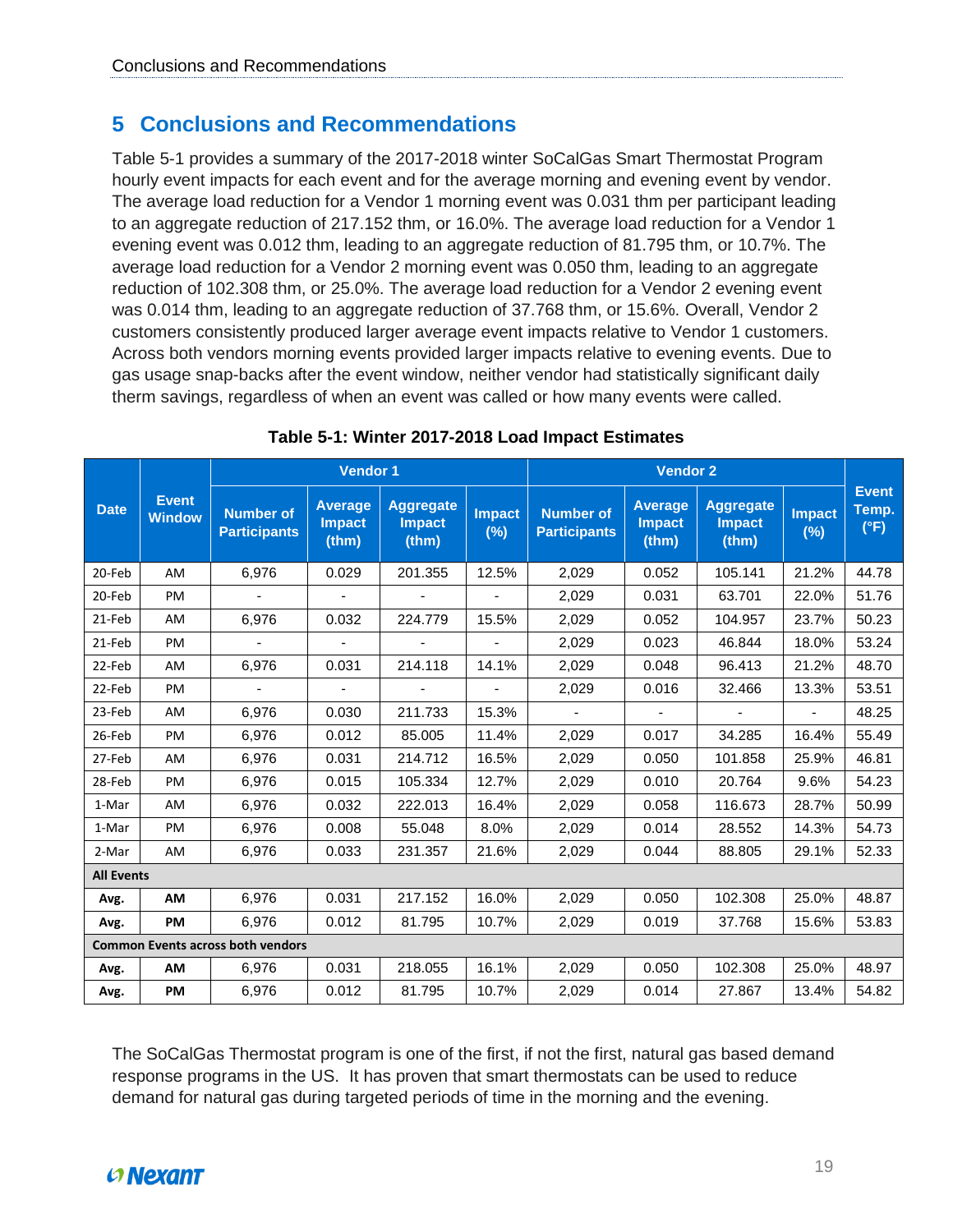However, the snap back following the event when a customer's preferred temperature settings are restored can be quite significant, and generally erase any net daily therm savings. Though, with larger sample sizes it may be possible to achieve statistically significant net daily therm savings. The thermostat setback strategy was also shown to be important, and can significantly affect the size of the load reductions and the post-event snap back, as shown by the different vendor performance. The performance differential actually provides a valuable data point, in that the setback strategy could be fine-tuned or adjusted to better meet a distribution system's specific need.

From a technical perspective, it's clear the program met the objectives of reducing gas consumption during specific windows of time. However, without statistically significant net daily therm savings there is an open question regarding whether the program created value from a reliability or economic perspective. While on the electric grid blackouts can be caused by an immediate supply/demand imbalance, gas supply shortages causing low gas system pressure and deliverability issues are typically a more protracted event due to the slow speed of how gas travels. It's unclear how much of a supply shortage may exist for only a few hours in Southern California. If there aren't supply shortages lasting only a few hours, it's possible that traditional energy efficiency and behavioral conservation based programs, most notably Seasonal Energy Update energy reports, may yield greater savings over longer periods of supply shortage. These interventions have the dual benefit of providing significant gas savings on both DR event days and non-DR days throughout the winter.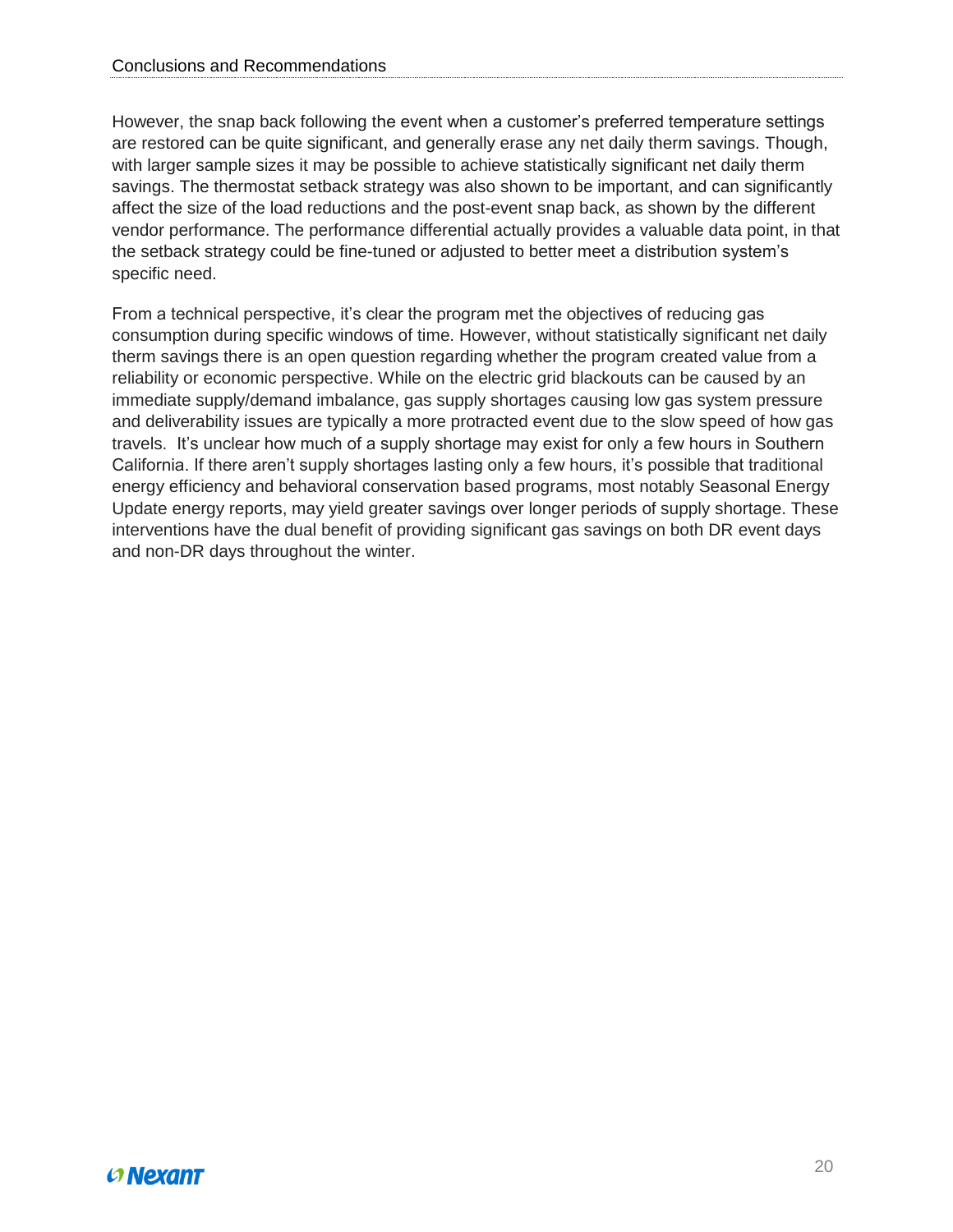## <span id="page-22-0"></span>**Appendix A Load Impact Methodology Details**

## <span id="page-22-1"></span>**A.1 Selection of Matched Control Group**

Customers who signed up to participate in the Vendor 1 or Vendor 2 programs are inherently different from customers who did not sign up to participate in the SoCalGas DR programs or customers who were not targeted by the thermostat vendors. For this reason, a control group must be constructed using statistical matching. It is possible that the customers who enrolled in the SoCalGas DR programs had particular characteristics that made them more likely to enroll than customers who did not enroll or customers who were not targeted to enroll. This is particularly important when studying early adopters of a new technology such as smart thermostats who may have very different gas consumption patterns from those of the rest of the population. This type of behavior introduces selection bias because the difference in usage between the two groups caused by characteristics differences could be mistaken as the impact of treatment. A matched control group is the primary source for reference loads which are used to estimate impacts. The method used to assemble the matched control group is designed to ensure that the control group load on event days is an accurate estimate of what load would have been among SoCalGas DR customers on event days if an event hadn't taken place.

Nexant selected the control groups using propensity score matching to find residential SoCalGas customers who are non-DR program participants with load shapes most similar to those of SoCalGas DR participants. In this procedure, a probit model is used to estimate a score for each customer based on a set of observable variables that are assumed to affect the decision to join a SoCalGas DR program. A probit model is a regression model designed to estimate probabilities—in this case, the probability that a customer would enroll in a SoCalGas DR program. The score can be interpreted two different ways. First, the propensity score can be thought of as a summary variable that includes all the relevant information in the observable variables about whether a customer would choose to participate in a SoCalGas DR program. Each customer in the DR program population was matched with a customer in the non-DR population that has the closest propensity score. The second way to think of the propensity score is as the probability that a customer will join a SoCalGas DR program based on the included independent variables. Thinking of it this way, each customer in the control group was matched to a SoCalGas DR customer with a similar probability of joining a SoCalGas DR program given the observed variables. Nexant performed the match within four clusters that grouped customers based on their load shape similarity. In other words, the match was conducted separately for SoCalGas DR customers that had load shapes similar to one-another.

In order to select the probit model used to find the best match for each treatment customer, "out of sample" testing was performed to evaluate several different probit model specifications. Out of sample testing involves running each of the different model specifications using all but one of the proxy days, leaving the unused proxy day to test how well the model performed. By leaving a different proxy day out each time the matching selection is run, one is able to see how well the matches look on a day that was not used to select the match. During this process, sixteen different model specifications were tested using different observable variables including usage during event hours, average total daily usage, and usage from 12pm to 9pm. For each of the eleven models six different "calipers" were tested. Calipers set a maximum threshold of how large the difference in propensity scores can be for a matched pair. During the matching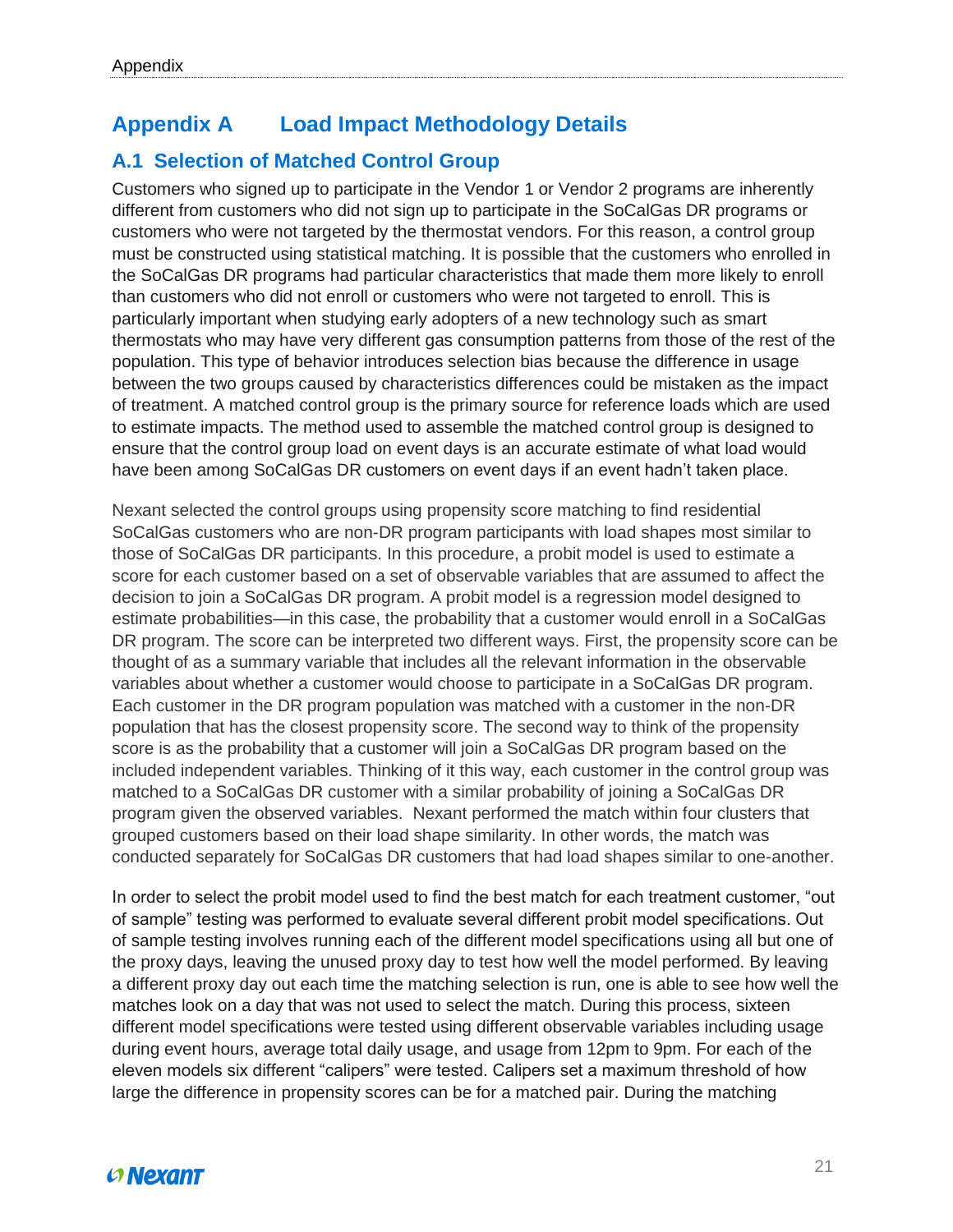process, the treatment customers are matched to the control customer who has the most similar propensity score to them. Additionally, treatment customers can only be matched to a control customer in the same load shape cluster. If the difference between a treatment customer and control customer's propensity score is higher than the set caliper, the treatment customer will not be matched. Therefore, a caliper sets the standard for how close the matched pairs need to be. In order to find the closest control customer matches, the SoCalGas DR customers were split out by vendor to find the optimal probit model for each vendor. This provided much closer matches for each of the two thermostat vendor customers.

Figure A-1 and Figure A-2 show the results of the matched control group for the two thermostat vendors. The Vendor 1 customers match very well to their matched control group on proxy days. Vendor 2 also matches very well, although not quite as well as Vendor 1 customers do. This is in part due to the difference in sample size between the two vendors. Vendor 1 has over 7,000 customers while Vendor 2 has less than 2,000 customers. Both vendors also do not match perfectly during the daytime hours. This is because when selecting the model matching during event hours was given priority over non-event hours, since non-event hours are not as crucial for estimating event impacts.



**Figure 5-1: Hourly Average Demand for Vendor 1 Customers on Proxy Days**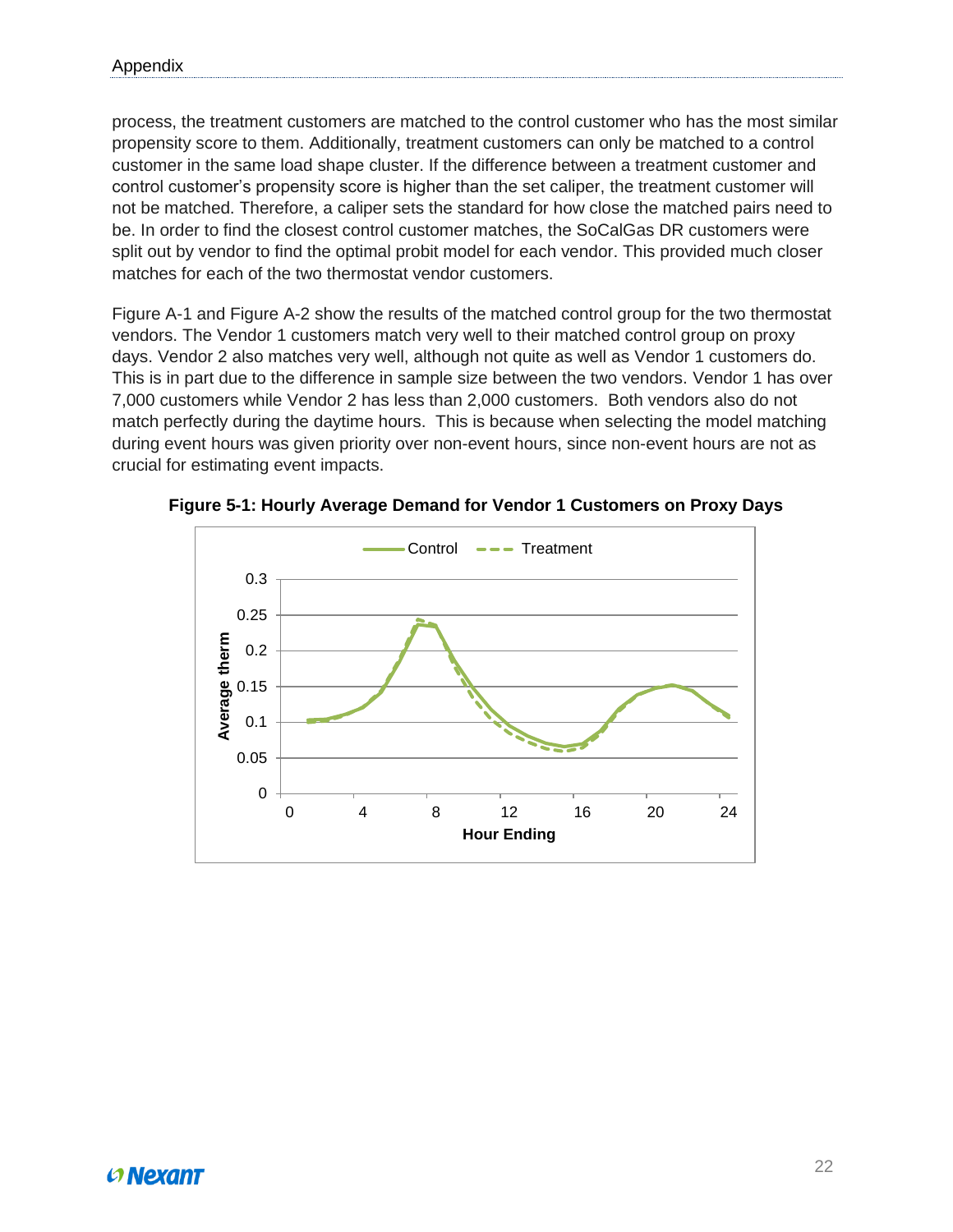

**Figure 5-2: Hourly Average Demand for Vendor 2 Customers on Proxy Days**

#### <span id="page-24-0"></span>**A.2 Difference-in-Differences Regression Models**

After a matched control group was created, program impacts were estimated using a differencein-differences regression model. This methodology is based on the assumption that the program impact is equal to the difference in usage between the treatment and the control groups during the event period, minus any pre-existing difference between the two groups. When using difference-in-differences, the matched control group does not need to perfectly match the treatment group on the proxy days. Any differences that may be due to observable differences in load not accounted for through matching will be netted out by the differencing. It is a reasonable assumption that any unobservable differences between the treatment and the control groups during the event period hours on proxy days stay the same during the DR event hours. Therefore any further difference between the groups in the DR event hours is assumed to be the impact of treatment. This regression model is shown in Equation A-1 below: